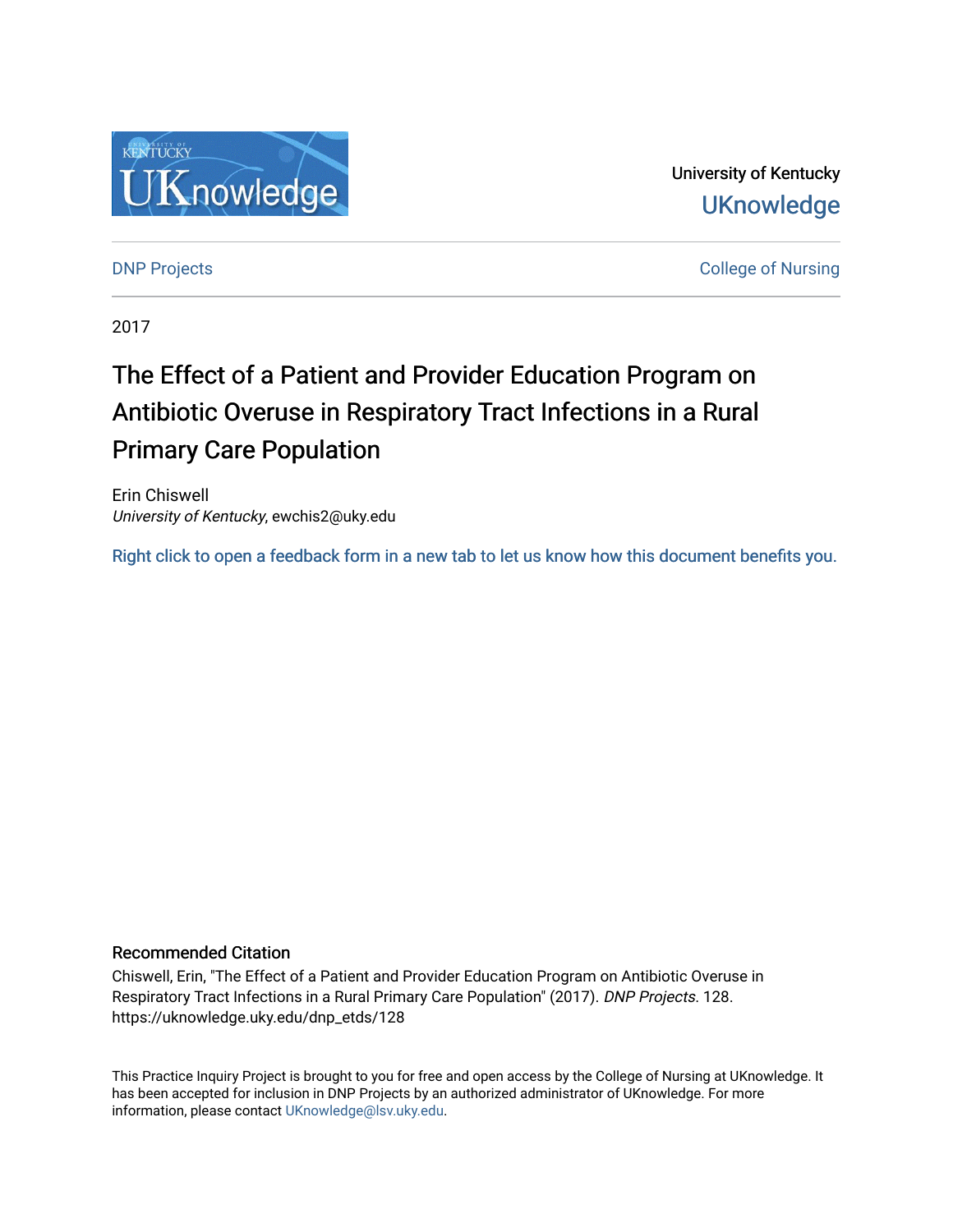# Final DNP Project Report

The Effect of a Patient and Provider Education Program on Antibiotic Overuse in Respiratory Tract Infections in a Rural Primary Care Population

Erin Chiswell

University of Kentucky College of Nursing Spring 2017

Debbie Hampton, PhD, MSN, RN, FACHE, NEA-BC, Committee Chair Chizimuzo Okoli, PhD, MPH, MSN, RN, Committee Member Cheryl McClain, MD, CPE, FAAFP, MHQSM, Clinical Mentor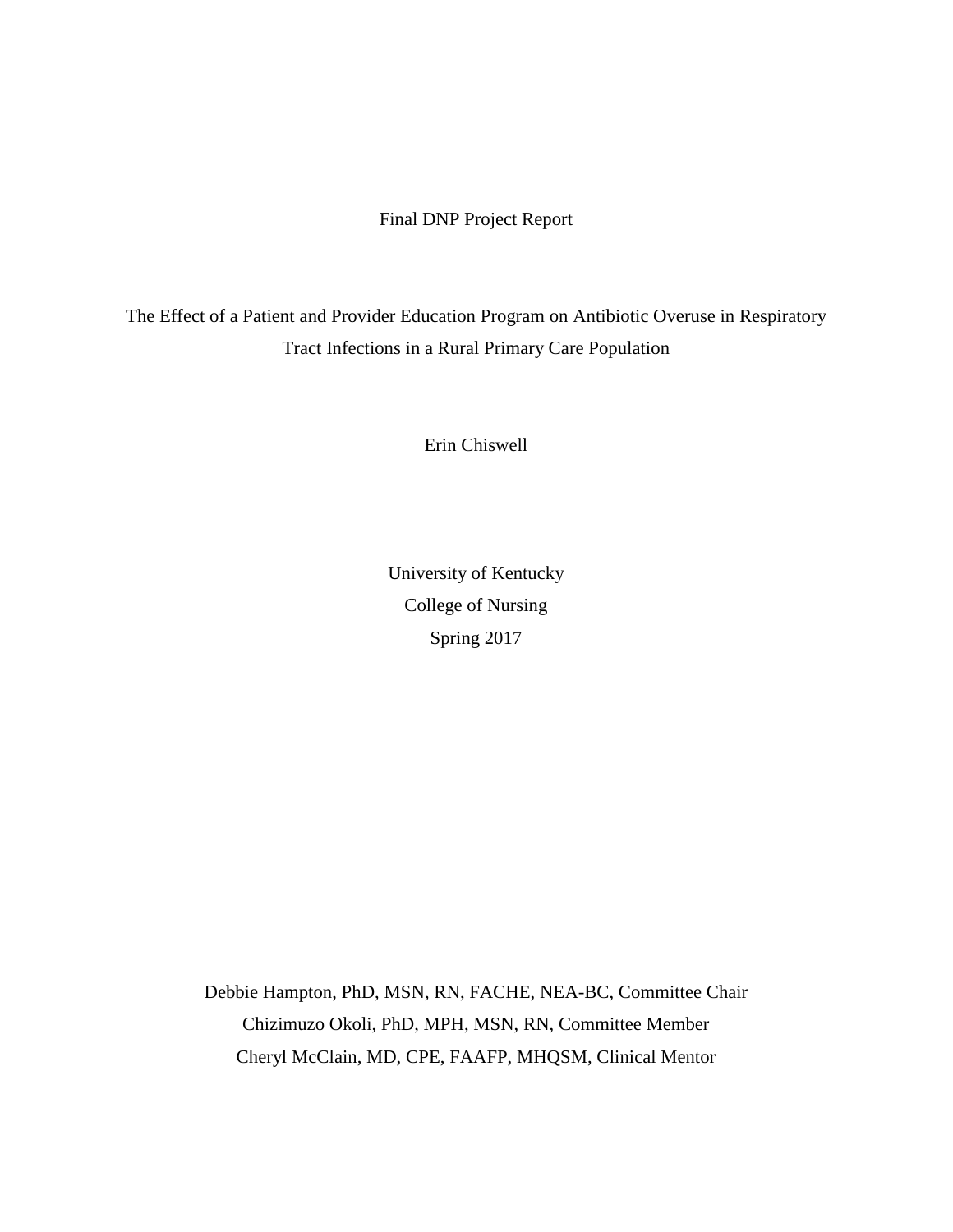# Acknowledgements

<span id="page-2-0"></span>To Dr. Hampton, thank you for working tirelessly with me. Thank you for your advice, revisions, suggestions, and encouragement.

To Dr. Okoli, thank you for your willingness to be on my committee when your plate was already overflowing. Thank you for your extensive feedback, your calm demeanor, your patience.

To Dr. McClain, thank you for your support in the clinical setting and as a true friend.

Most importantly, to Joe Meadors, thank you for all you have done. I could not have done this without you.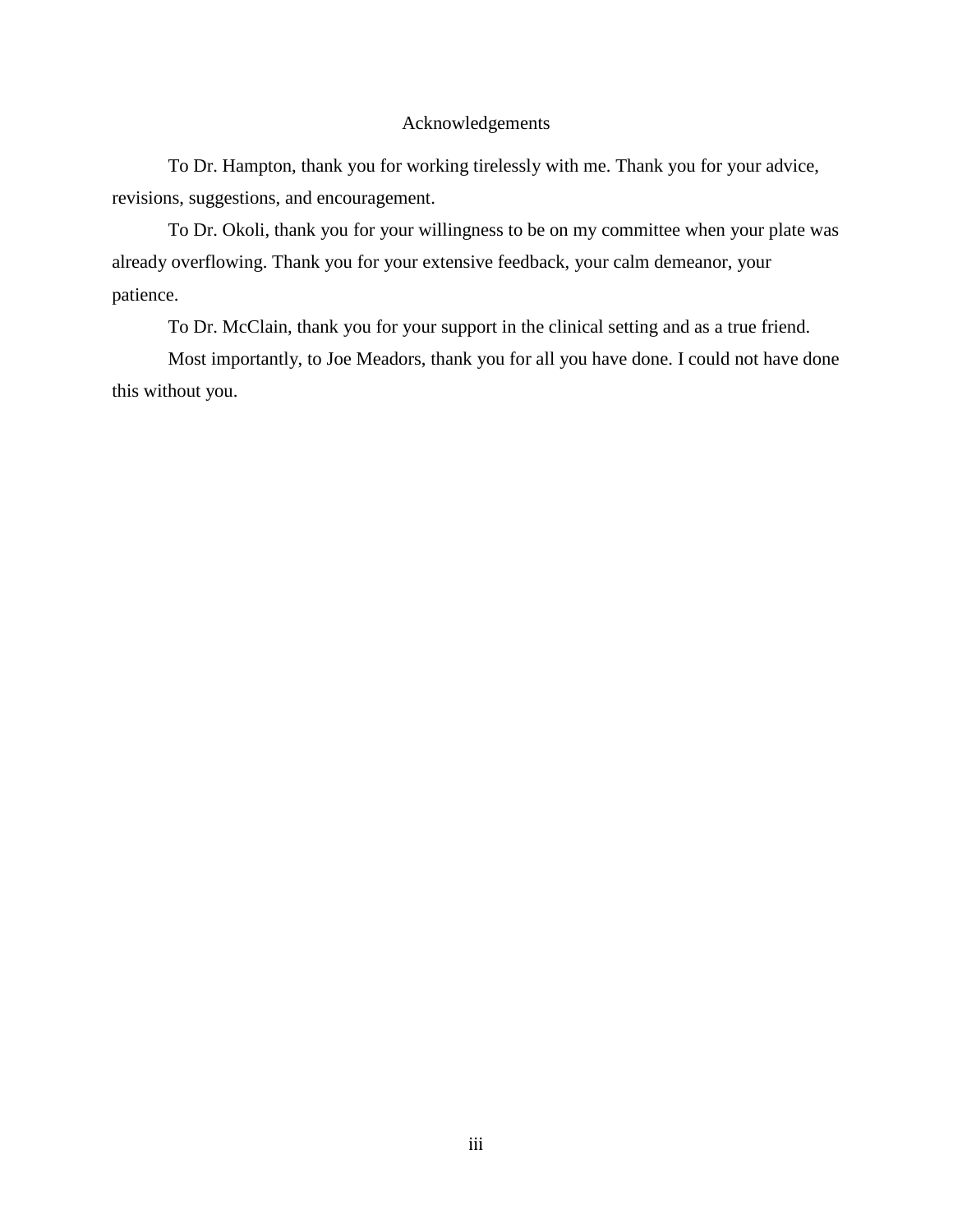# Table of Contents

| The Effect of a Patient and Provider Education Program on Antibiotic Overuse in                                                                                                                                                                                                                                                                                                                                                                               |  |
|---------------------------------------------------------------------------------------------------------------------------------------------------------------------------------------------------------------------------------------------------------------------------------------------------------------------------------------------------------------------------------------------------------------------------------------------------------------|--|
|                                                                                                                                                                                                                                                                                                                                                                                                                                                               |  |
|                                                                                                                                                                                                                                                                                                                                                                                                                                                               |  |
| $\hbox{\bf Methods} \, \hbox{\bf \dots} \, \hbox{\bf \dots} \, \hbox{\bf \dots} \, \hbox{\bf \dots} \, \hbox{\bf \dots} \, \hbox{\bf \dots} \, \hbox{\bf \dots} \, \hbox{\bf \dots} \, \hbox{\bf \dots} \, \hbox{\bf \dots} \, \hbox{\bf \dots} \, \hbox{\bf \dots} \, \hbox{\bf \dots} \, \hbox{\bf \dots} \, \hbox{\bf \dots} \, \hbox{\bf \dots} \, \hbox{\bf \dots} \, \hbox{\bf \dots} \, \hbox{\bf \dots} \, \hbox{\bf \dots} \, \hbox{\bf \dots} \, \$ |  |
|                                                                                                                                                                                                                                                                                                                                                                                                                                                               |  |
|                                                                                                                                                                                                                                                                                                                                                                                                                                                               |  |
|                                                                                                                                                                                                                                                                                                                                                                                                                                                               |  |
|                                                                                                                                                                                                                                                                                                                                                                                                                                                               |  |
|                                                                                                                                                                                                                                                                                                                                                                                                                                                               |  |
|                                                                                                                                                                                                                                                                                                                                                                                                                                                               |  |
|                                                                                                                                                                                                                                                                                                                                                                                                                                                               |  |
|                                                                                                                                                                                                                                                                                                                                                                                                                                                               |  |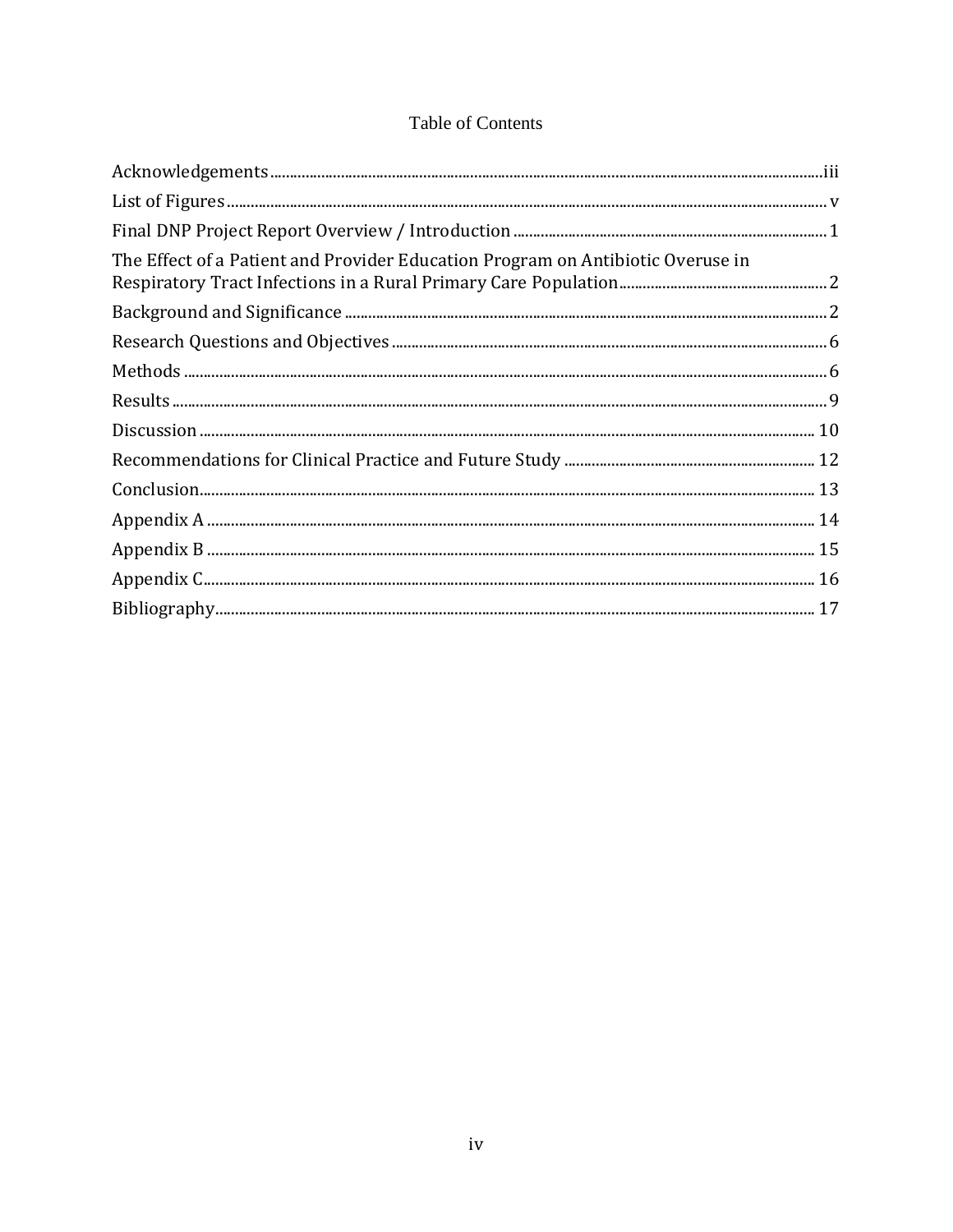# List of Figures

<span id="page-4-0"></span>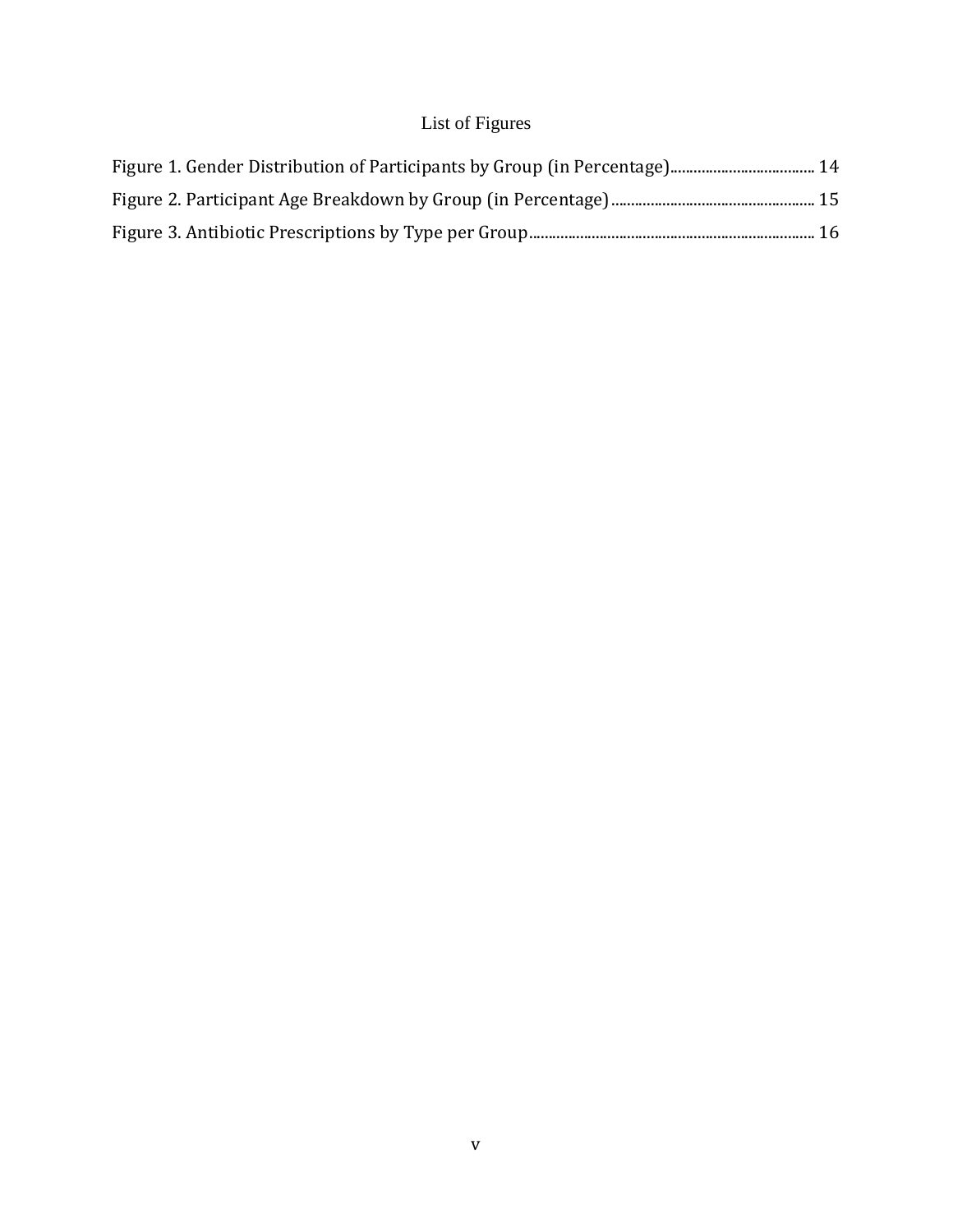#### Final DNP Project Report Overview / Introduction

#### Abstract

<span id="page-5-0"></span>*Objective:* In the "walk-in" portion of the Jessamine Medical and Diagnostic Center (JMC) primary care (PC) practice in Jessamine County, Kentucky, a combination patient and provider education program was implemented to assess its effects on antibiotic prescribing in respiratory tract infections (RTIs). The goal was to conduct an evaluation of the patient and provider education program at JMC, by specifically examining changes in immediate antibiotic prescribing in RTI (i.e., prescription given during visit to start taking immediately) one-year after implementation of the education program (March 1, 2015- February 28, 2016). *Methods:* Utilizing a quasi-experimental pretest-posttest design, a retrospective electronic medical record review was conducted to determine if an antibiotic (immediate or delayed) was prescribed during the visit for RTI for 207 randomly selected patients who were evaluated by a full-time "walk-in" care provider during the established evaluation time periods. *Results:* A total of 1,943 patients met initial inclusion and exclusion criteria. Through a random selection process, 207 patients (103 in the pre-intervention group and 104 in the postintervention group) were included in the study. In the pre-intervention group, 58 were prescribed antibiotics, for an antibiotic prescription rate of 56.3%. Immediate antibiotics were prescribed in 32 of the encounters, for an immediate antibiotic prescribing rate of 31.1%. In the postintervention group, antibiotics were prescribed in 30 of the 104 encounters, for a prescription rate of 28.8%. Immediate antibiotics were prescribed in only 14 of the 104 encounters, for a prescription rate of 13.5%. After the implementation of the intervention, there was a significant decrease in the number of antibiotics prescribed overall, Chi-square = 15.97 ( $DF = 1$ ),  $p < .001$ , as well as in the number of immediate antibiotics prescribed, Chi-square  $= 9.28$  (DF  $= 1$ ),  $p <$ .05.

*Conclusions:* The number of immediate and total antibiotic prescriptions for RTI decreased significantly in the year following implementation of the education program. Further evaluation is needed to determine if long-term sustainability, further reduction in antibiotic prescribing, and dissemination to the entire clinic can be achieved. The results of this study demonstrate to practitioners that education interventions can be effective in rural settings and that changes in antibiotic prescribing are possible.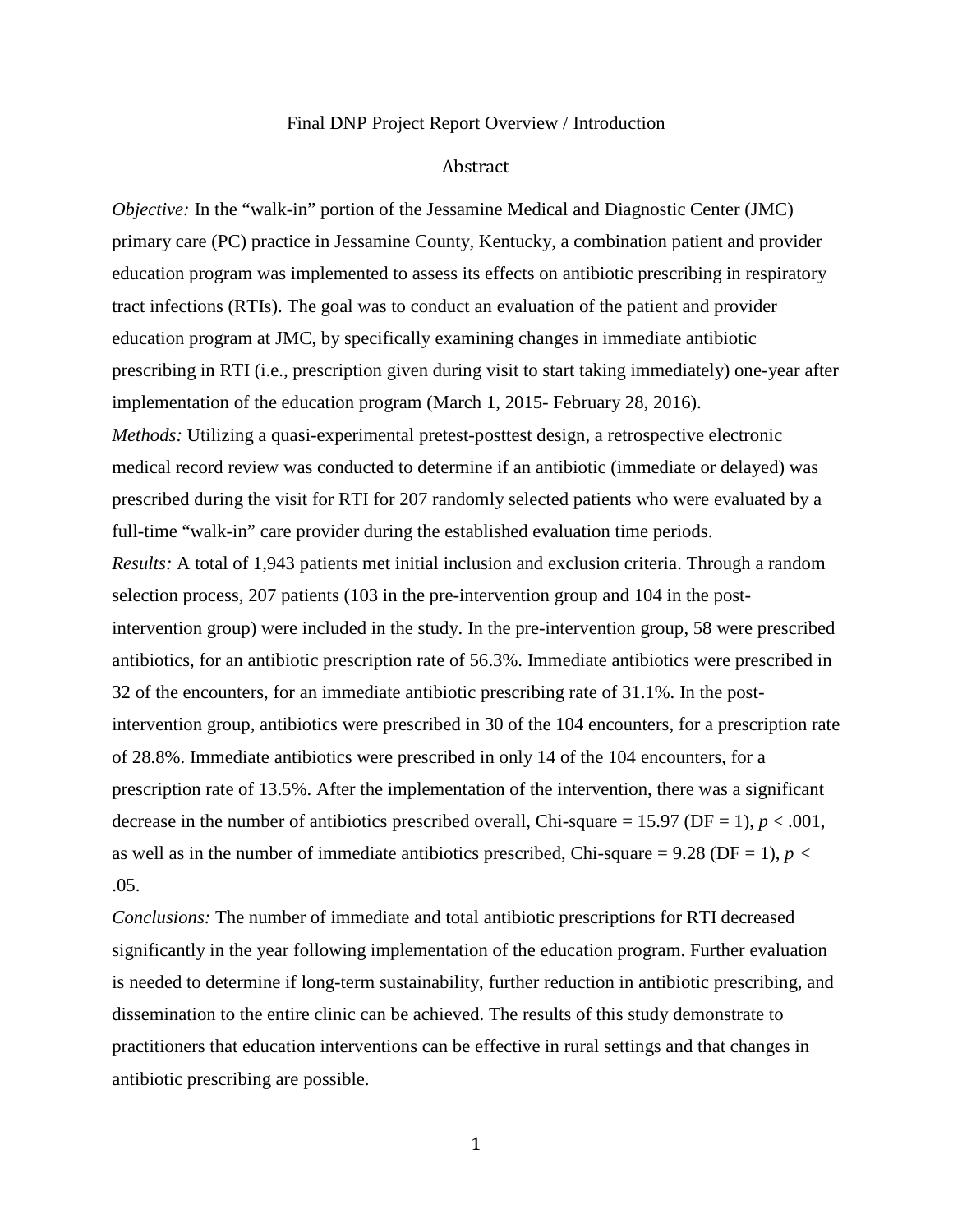<span id="page-6-0"></span>The Effect of a Patient and Provider Education Program on Antibiotic Overuse in Respiratory

Tract Infections in a Rural Primary Care Population

## **Background and Significance**

<span id="page-6-1"></span>Antibiotic resistance is a serious health threat, and antibiotic overuse is the single largest contributor to the problem of antibiotic resistance (Centers for Disease Control and Prevention [CDC], 2013). Each year, over 2 million people in the United States get antibiotic resistant infections and 23,000 people die from them (CDC, 2015b). Antibiotic resistance is being reported at high rates worldwide, in common infections that were once easy to treat. If antibiotic prescribing does not decrease, many illnesses may soon become untreatable (World Health Organization [WHO], 2015). Moreover, Kentucky has one of the highest antibiotic prescribing rates in the country (CDC, 2016).

According to the United Kingdom National Institute for Health and Clinical Excellence (NICE), "international comparisons make it clear that antibiotic resistance rates are strongly related to antibiotic use in primary care" (2008, p. 4). The most common ailment treated in primary care (PC) is a respiratory tract infection (Little et al., 2005). Although an estimated 90% of respiratory tract infections (RTIs) are caused by viruses, antibiotics are still prescribed for over 60% of cases (Dempsey, Businger, Whaley, Gagne, & Linder, 2014). The Joint Commission estimates that one billion dollars is spent annually in the U.S. on unnecessary antibiotics for RTIs (Joint Commission, 2016).

Antibiotics are not indicated in RTI, as research shows that they have not resulted in a cure or resolution of symptoms compared to a placebo (Kenealy & Arroll, 2013). Antibiotics are also associated with a significantly higher risk of adverse reactions (Arnold & Straus, 2005; Kenealy & Arroll, 2013; Llor & Bjerrum, 2014). Why, then, are they still used so often in the treatment of RTIs?

There are several factors contributing to the problem of antibiotic overuse in RTI. Primary care providers (PCPs) indicate that patient demand is a main reason for prescribing antibiotics for RTIs (Lopez-Vazquez, Vazquez-Lago, & Figueiras, 2012; Tonkin-Crine, Yardley, & Little, 2011; Wong, Blumberg, & Lowe, 2006). This demand stems from patients' lack of knowledge about the appropriate use of antibiotics, the appropriate treatment for viral illness, the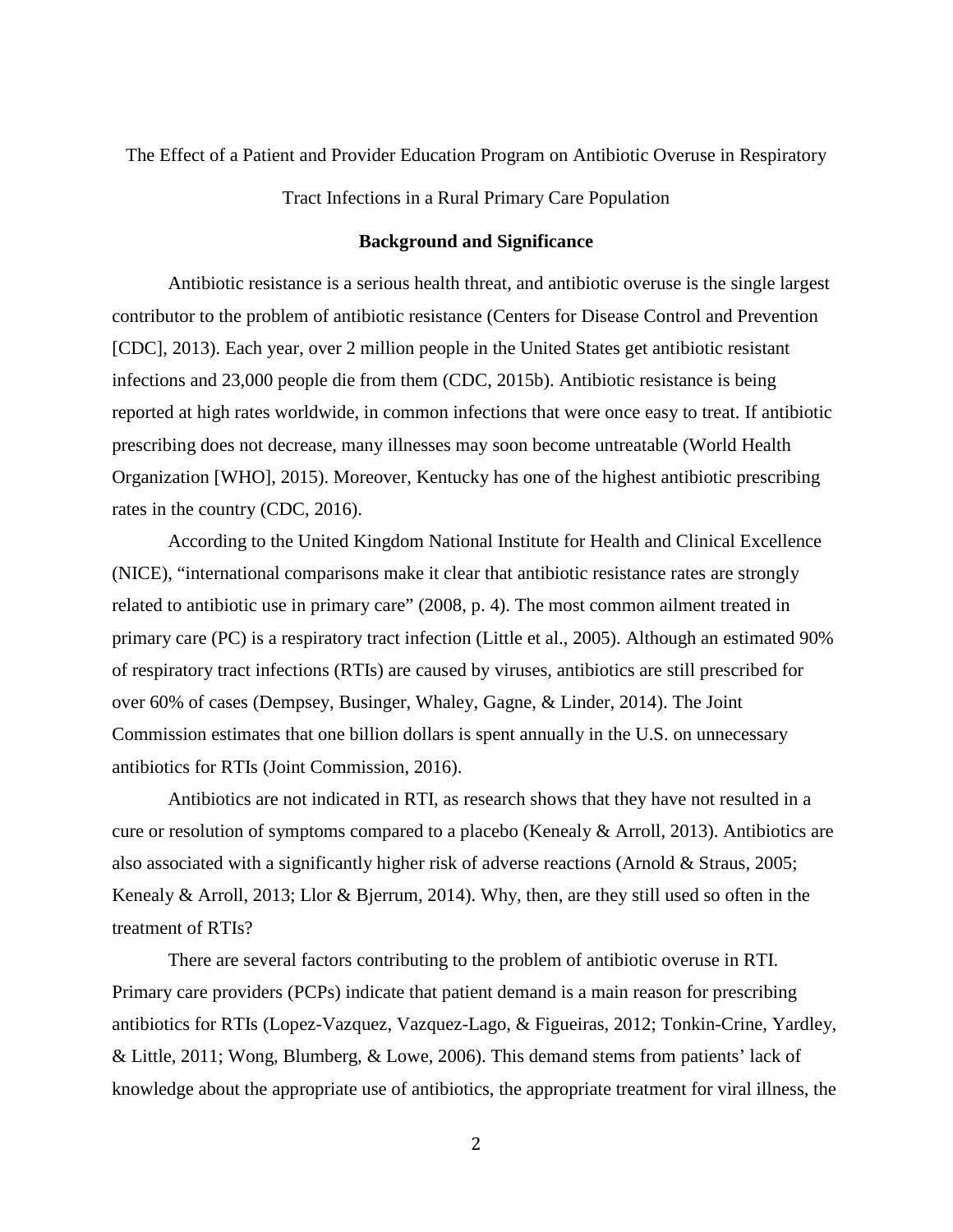effective self-care regimen in RTI, and the potential dangers of inappropriate antibiotic overuse (Matthys, 2013). An estimated 60-70% of patients with RTIs believe they need antibiotics (Filipetto, Modi, Weiss, & Ciervo, 2008). Thus, patient knowledge about appropriate antibiotic use is one factor that must be addressed for this issue to improve.

Despite believing they are not indicated, PCPs report prescribing antibiotics for RTIs for the following reasons: satisfying the patient, keeping the patient in the practice, wanting to avoid being perceived as doing nothing for the patient, lacking the energy to resist the demand, shortening the visit duration, and believing that patients who really want antibiotics will obtain them anyway (Linder, Singer, & Stafford, 2003; Lopez-Vazquez et al., 2012). This indicates that many PCPs lack knowledge of and comfort with effective strategies to reduce antibiotic prescribing, particularly regarding patient education on the topic. When PCPs inappropriately prescribe antibiotics for RTIs, the cycle is perpetuated and antibiotics become the expected treatment.

Research on approaches to decrease antibiotic use in RTI focuses on three interventions: patient education, PCP education, and a combination of the two. Patient education decreases antibiotic prescribing in PC patients with RTIs (Altiner et al., 2007; Bont, Alink, Falkenberg, Dinant, & Cals, 2015; Ranji, Steinman, Shojania, & Gonzales, 2008), while PCP educational interventions alone do not (Arnold & Straus, 2005; Gonzales, Steiner, Lum, & Barrett, 1999; Vodicka et al., 2013). Although patient education can come in many forms, printed education materials have been evaluated more than any other type. A systematic review on the use of printed patient education materials to reduce antibiotic prescriptions showed that educational materials may improve patient satisfaction and decrease re-consultation rates, for the same illness as well as for similar illnesses in the future (Bont et al., 2015). In contrast, antibiotic prescriptions were associated with increased re-consultation rates (Bont et al., 2015). Printed patient education materials are effective in reducing antibiotic prescribing in RTI, even when they are used passively (Altiner et al., 2007; Arnold & Straus, 2005; Bont et al., 2015; Ranji et al., 2008; Vodicka et al., 2013). However, education is much more effective when actively used by the PCP during the patient consultation (Bont et al., 2015; Vodicka et al., 2013). Indeed, the most effective educational intervention for reducing antibiotic prescribing for RTIs in PC is a combination of patient and PCP education (Arnold & Straus, 2005; Bont et al., 2015; Meeker et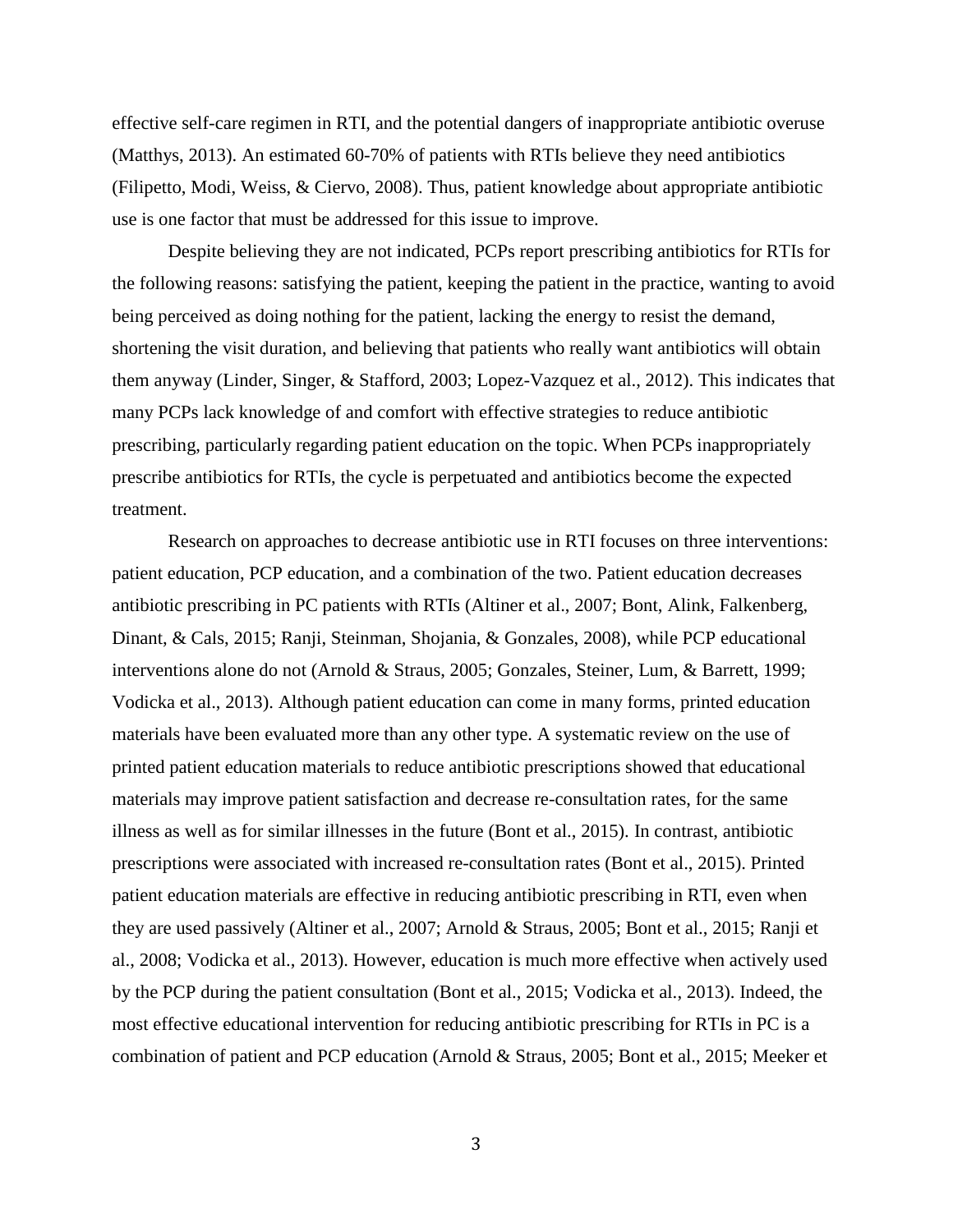al., 2014; NICE, 2008; Ranji et al., 2008; Regev-Yochay et al., 2011; Spurling, Del Mar, Dooley, Foxlee, & Farley, 2013; Vodicka et al., 2013).

The clinical practice guidelines (CPGs) on RTI management recommend a combined approach of prescribing strategy and actively administered patient education during the visit (NGC, 2008). For patients who are not at high risk of developing complications, it is recommended that patient education be implemented by the PCP and that either no antibiotics or delayed antibiotics be prescribed (NGC, 2008). Delayed antibiotic prescribing is the practice of recommending no antibiotics but offering a prescription for antibiotics that a patient may take or pick up in a few days if symptoms worsen (NGC, 2008). Delayed antibiotic prescribing is used as an alternative to immediate antibiotic prescribing, in which the patient is given an antibiotic prescription to start taking immediately (NICE, 2008). A combination of delayed antibiotic prescribing and patient education successfully reduces antibiotic use in RTIs, as well as future visits for RTIs, without decreasing patient satisfaction (Arnold & Straus, 2005; Kenealy & Arroll, 2013). However, no antibiotic prescribing results in fewer antibiotics taken than delayed antibiotic prescribing (Spurling et al., 2013).

CPGs recommend that the patient education accompanying delayed or no antibiotic prescribing contain a few key components. PCPs should discuss the natural history of the illness with the patient, including how long the illness is likely to last. Symptomatic treatment needs to be addressed. Patients should be advised that antibiotics are not needed, are not likely to help, and may cause potential side effects. PCPs also need to provide education on worsening or prolonged symptoms and when to return for re-evaluation. In addition, patients who are given delayed antibiotic prescriptions should be instructed to take the antibiotic only if the symptoms worsen or do not follow the expected natural course of illness (NGC, 2008).

National media campaigns and some state initiatives have been in place for several years to try to increase the public's knowledge of appropriate antibiotic use (CDC, 2015a). In 2015, the Obama Administration made a commitment to decrease antibiotic overprescribing by 50% in outpatient settings by 2020 (The White House, 2015). Although some small improvements in public knowledge have been reported nationally, improvements in knowledge have not been found among those with low socioeconomic status (Hwang, 2015; The White House, 2015). Some rural counties, like Jessamine County, Kentucky, where a large proportion of the population has low socioeconomic status, are likely to still fall in the lower category of patient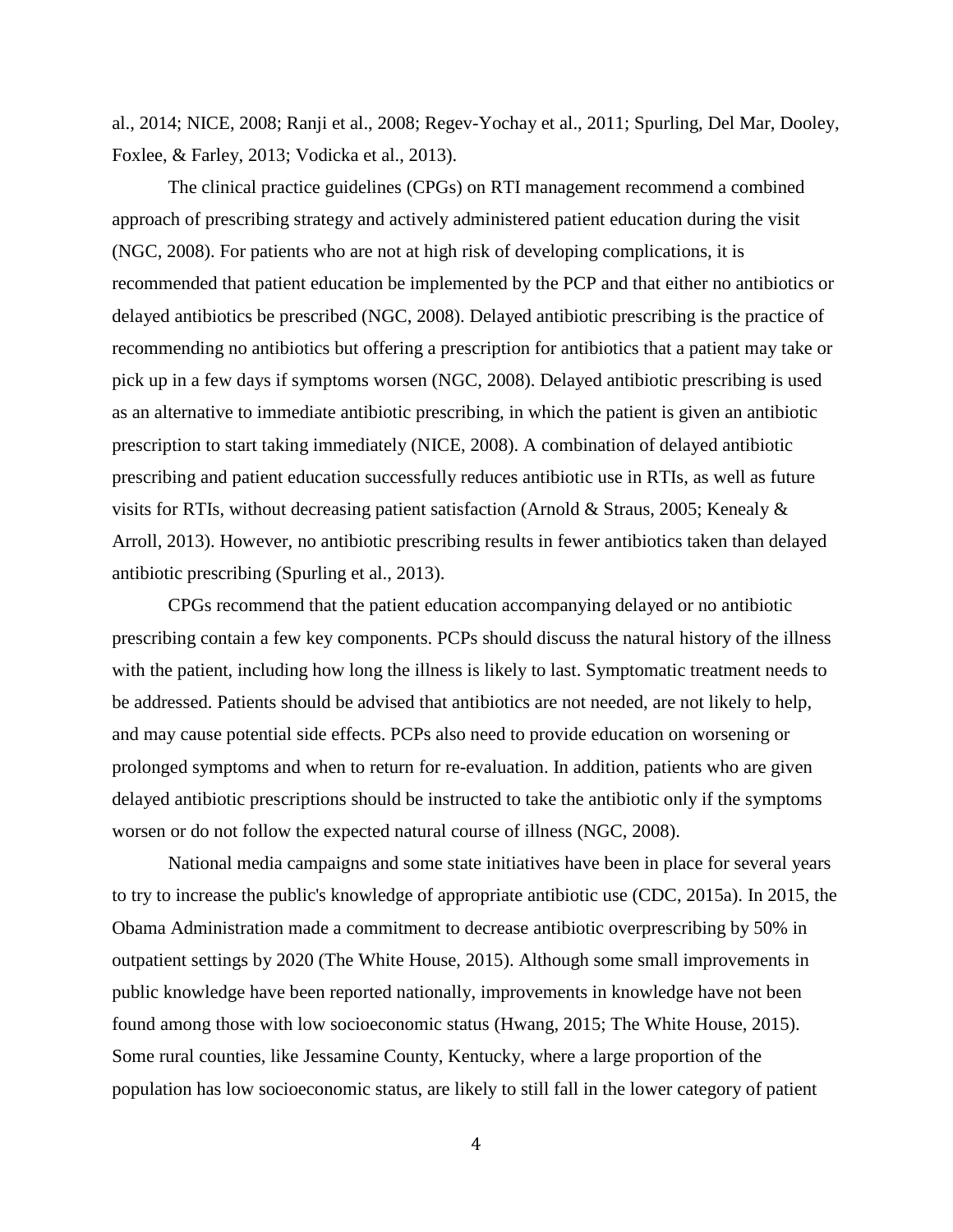knowledge of appropriate antibiotic use (Hwang, 2015; University of Wisconsin Public Health, 2015). Recent studies have shown that counties with low income and low education, like Jessamine County, tend to have the highest rates of antibiotic prescribing (Hicks et al., 2015; University of Wisconsin Public Health, 2015). Rural communities are also less likely to be effectively influenced by national campaigns, which are typically not designed specifically with rural cultural considerations in mind (Campo et al., 2008). Patients in rural communities tend to have health beliefs and values that arise from their community social norms. They value their family members' or their own knowledge of health, illness, and treatment based on experience. They also see people in their community as their family. This must be considered when designing a program to change health beliefs and knowledge in such a location (Campo et al., 2008; Morgan & Hart, 2009).

National media campaign efforts have failed to make a difference in antibiotic knowledge and use in rural areas (Hwang, 2015). Local implementation of a program designed with cultural considerations may be the only way to improve the problem. In a rural community, an education program must be specifically designed to reach that specific population and address changing their social norms (Campo et al., 2008). The patient and provider education intervention in this program was designed around the Jessamine County patient populations' needs and culture, utilizing Rogers' diffusion of innovation theory as a framework (Rogers, 2010). This framework describes the process by which new information spreads and becomes accepted through a population (Rogers, 2010; Zhang, Yu, Yan, & Ton, 2015). The theory asserts that some people in a population are more likely to accept a new idea before it gains momentum and most of the population accepts it. Certain attributes of the new idea or information make it more likely to be adopted. The patient education portion of the program included content specifically designed to address the values and beliefs of this population, enabling this new health information to have high compatibility with the needs of this community. This intervention had both trial ability and observability. Patients were given repeated exposure to health information in the form of posters and handouts. Some patients were given prescriptions for delayed antibiotics, which allowed them to still receive an antibiotic prescription and determine for themselves if they needed to take it, allowing them to trial the intervention. According to Rogers (2010), an innovation is much more likely to be adopted by a population if it has trialability and observability.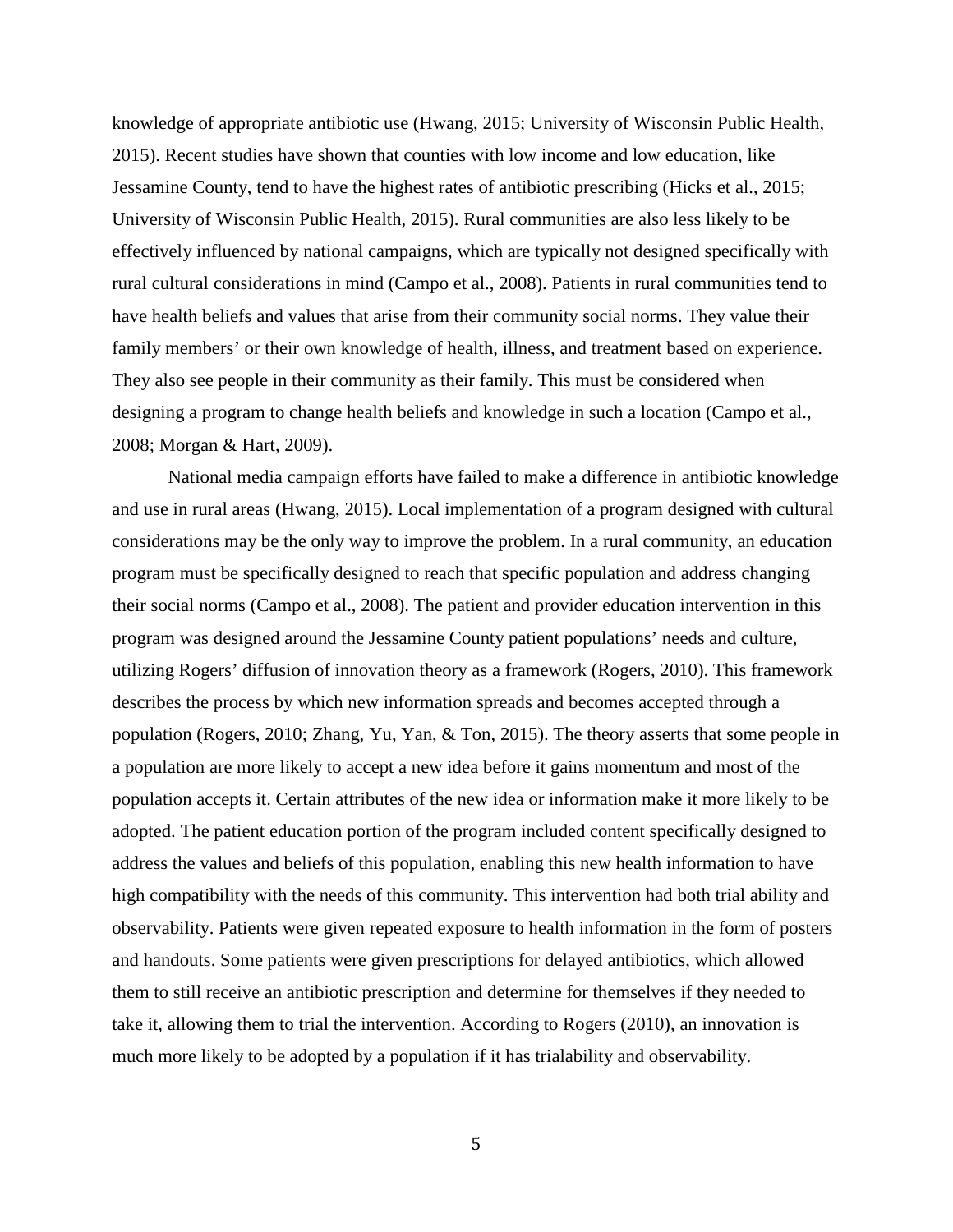Without an effective program to improve antibiotic prescribing in RTI, the cycle of inappropriate antibiotic demand, prescribing, and use is likely to continue perpetuating itself, leading to a worsening in antibiotic resistance. Thus, it was imperative that a program to reduce antibiotic prescribing be implemented in a PC in the rural community of Jessamine County. The antibiotic education program was implemented on March 1, 2014 and completed on February 28, 2015. The purpose of this study was to evaluate the effects of a combined patient and provider education program on reducing immediate antibiotic prescribing in RTIs during the year following completion of the program (March 1, 2015- February 28, 2016) compared to the year prior to the program (March 1, 2013- February 28, 2014).

### **Research Questions and Objectives**

<span id="page-10-0"></span>This study was conducted to evaluate the effectiveness of the education program at JMC on decreasing immediate antibiotic prescribing. The research questions to be answered were:

- Was there a difference in immediate antibiotic prescriptions in RTI, and, if so, what was the difference?
- Was there any association between participant demographics (age and gender) and antibiotic prescribing?

# **Methods**

### <span id="page-10-1"></span>**Setting**

The study was conducted at a primary care practice (PCP), the Jessamine Medical and Diagnostic Center (JMC), in Nicholasville, Kentucky. JMC provides primary care by appointment, as well as acute care in a "walk-in" area of the clinic. JMC is part of the Lexington Clinic health system. JMC provides care for patients of all ages and has served the communities of Nicholasville, Jessamine County, and a few surrounding counties for the past 25 years. Nicholasville is a small rural city of just over 28,000 people, within Jessamine County, which has a population of around 50,000. This rural population has risk factors for health issues, such as high tobacco use and low socioeconomic status (University of Wisconsin Public Health, 2015).

#### **Sample**

The population for this study consisted of "walk-in" patients, who met all study inclusion and exclusion criteria. Inclusion criteria consisted of the following: age 2-65, evaluated by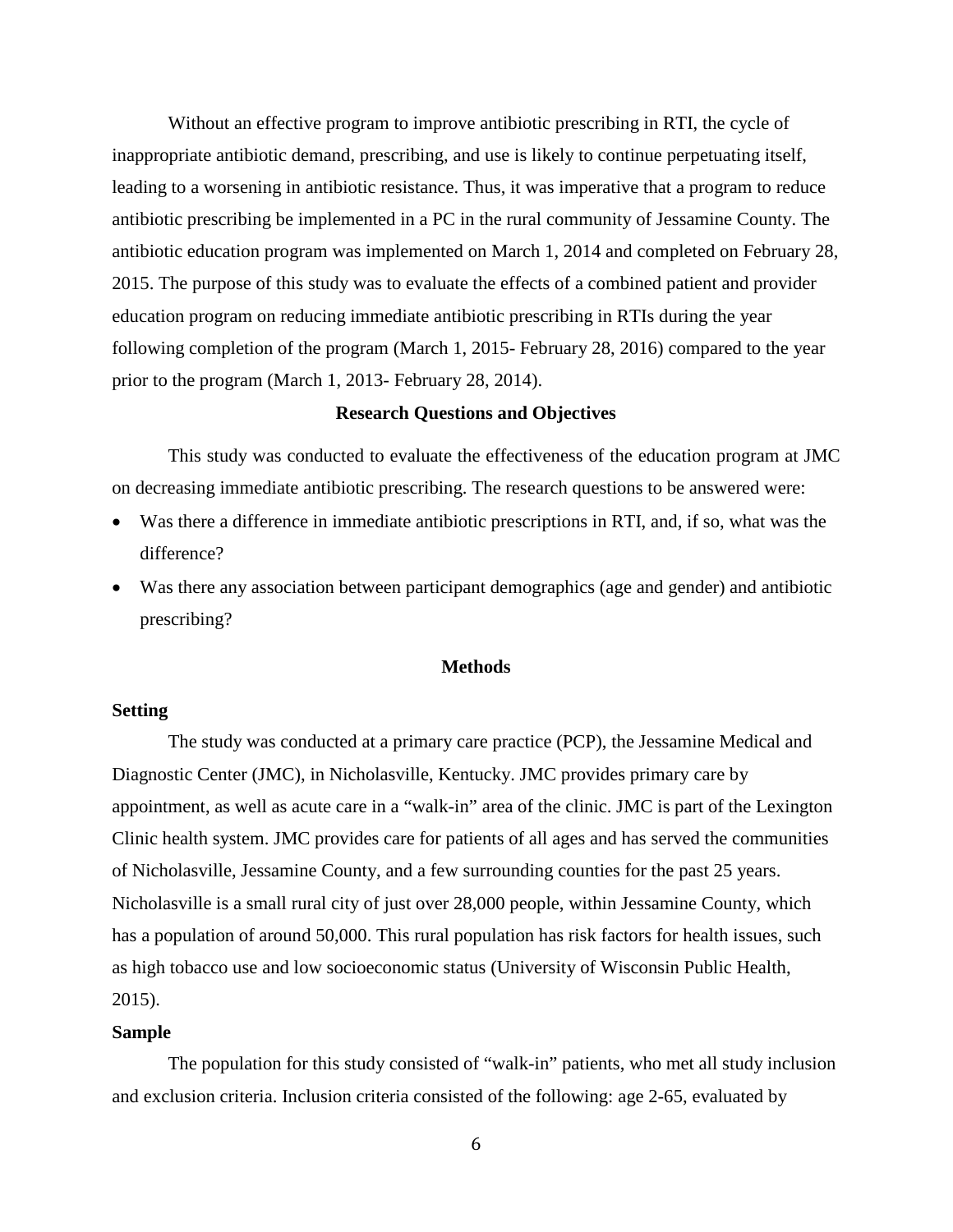participating provider and diagnosed with RTI during the established evaluation time periods. Participating providers were defined as the two full-time providers of JMC's "walk-in" care area, as this is where most RTI patients are seen at JMC. The other PCPs at JMC, who perform primary care by appointment and focus more on preventative care and chronic disease management, do not see many patients with RTI and were therefore excluded from the record review. Additionally, part-time or per diem providers were excluded, as this patient population is not their full-time focus. Additional exclusion criteria were: additional diagnosis of bacterial illness in the same visit (such as pneumonia or sinusitis); duration of illness for ten or more days; co-morbidities of COPD, asthma, or immunosuppression. These exclusion criteria were based on the NICE (2008) CPG indicators for patients at higher risk for complications and an immediate antibiotic regimen is considered appropriate for these patients.

#### **Intervention**

The program was implemented over one year, March 1, 2014-February 28, 2015. A printed patient education handout was created as part of the patient education intervention. The handout was created in accordance with the CPG recommendations (NICE, 2008) regarding the education that all RTI patients should receive and was tailored to the specific needs of the PC patients in Jessamine County, KY. Posters from the CDC's "Get Smart: Know When Antibiotics Work" campaign (2015c) were obtained and displayed in all three participating patient rooms at the PC practice. The participating "walk-in" care providers were educated on actively teaching patients about RTIs and appropriate antibiotic use during the patient visit, as well as on the use of no or delayed antibiotic prescriptions, according to CPG (NICE, 2008).

# **Procedures**

Utilizing a quasi-experimental pretest-posttest design, data were obtained via a retrospective electronic medical record review, using data of patients who were evaluated by a full-time "walk-in" care provider for the following time periods: one year prior to program implementation (March 1, 2013- February 28, 2014) and one year after the program implementation (March 1, 2015- February 28, 2016). Data were obtained at JMC, after obtaining permission from the compliance office for the Lexington Clinic and the Institutional Review Board of the University of Kentucky. Records meeting the inclusion and exclusion criteria were assessed to determine if an antibiotic was prescribed, and if so, whether it was immediate versus delayed.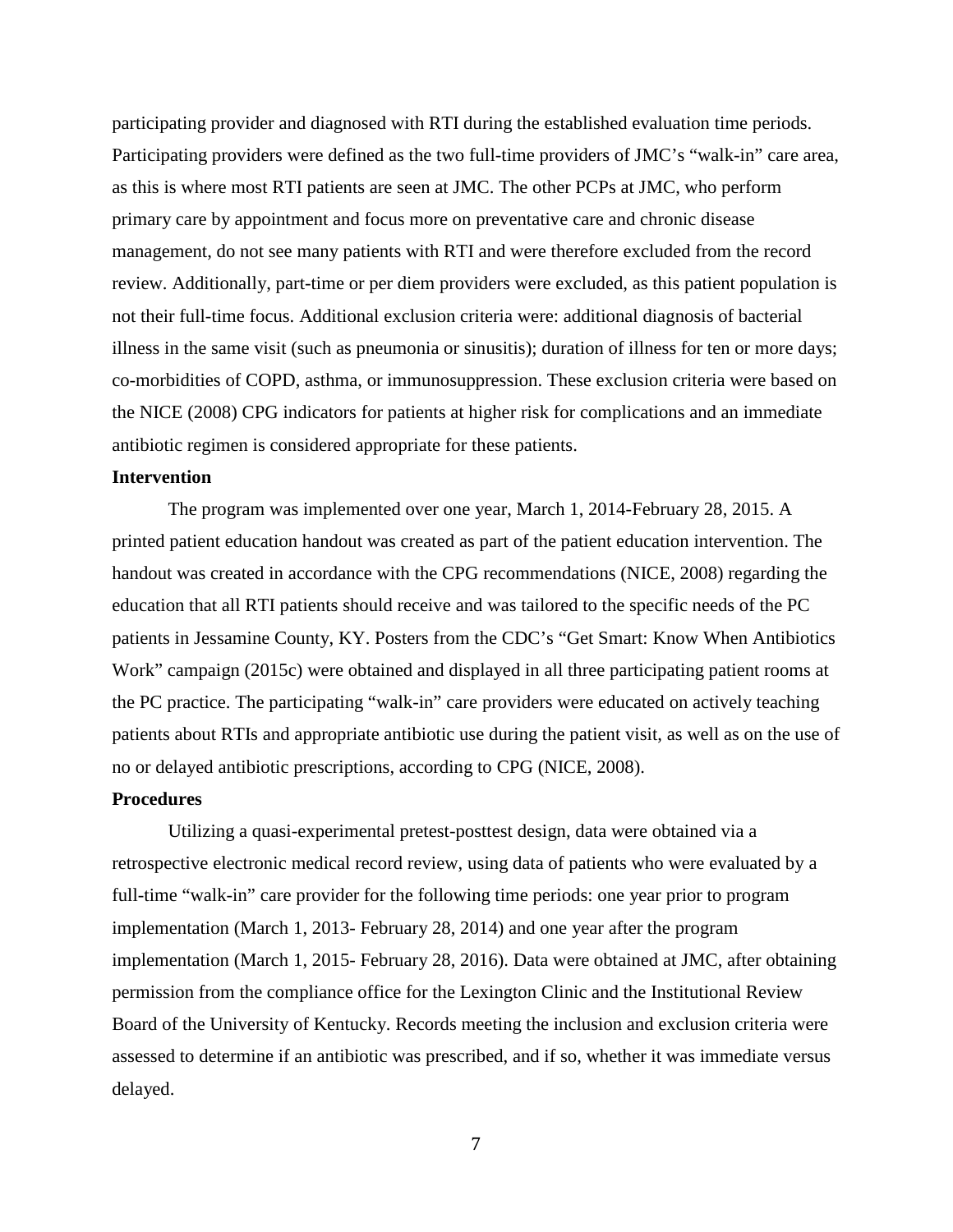### **Measures**

The following measures were used in the study:

- 1) Antibiotics prescribed: This information was coded as (1) if an antibiotic was prescribed during the visit and (0) if no antibiotic was prescribed.
- 2) Immediate antibiotics prescribed:
	- a. This information was coded as (1) if an immediate antibiotic was prescribed during the visit. Immediate antibiotic prescription- the patient was given a prescription for antibiotics to start immediately. This measure was based on a chart record that indicated that an antibiotic was prescribed during a visit, without the presence of any documentation of instructions to delay the start of the antibiotic. This information was coded as (1).
	- b. This information was coded as (0) if an immediate antibiotic was not prescribed during the visit. No antibiotic prescriptions and delayed antibiotic prescriptions were coded as (0). Delayed antibiotic prescription- the patient was given a prescription for antibiotics and was advised not to take the antibiotic that day, but only at a later time period, if the patient's symptoms worsened or did not improve. An antibiotic prescription was counted as delayed if the medical record contained any of the following documentation: patient instructions to take the antibiotic at a later time period if symptoms worsened or did not improve; antibiotic prescription given with a fill date later than the day prescribed; or the terms "Prescription / hold" or "Prescription & Hold". This information was coded as (0).
- 3) Demographics: This included gender with males coded as (1) and females coded as (0); and age group with children (age 2-11 years old) coded as (0), adolescents (age 12-17 years old) coded as (1), and adults (age 18-65 years old) coded as (2).

**Sampling procedures.** There were 1,943 patients who met the initial inclusion criteria, 1,075 in the pre-intervention group and 868 in the post-intervention group. A power analysis was done to determine the number of participants needed in each group to obtain a statistically significant change; the analysis demonstrated that at least 103 needed to be in each group. Through a random selection process using the 1943 patient records, the first participants on the list in each sample group to meet all inclusion and exclusion criteria were selected as the sample. Fifty-one of the reviewed records were excluded, primarily due to comorbidities and duration of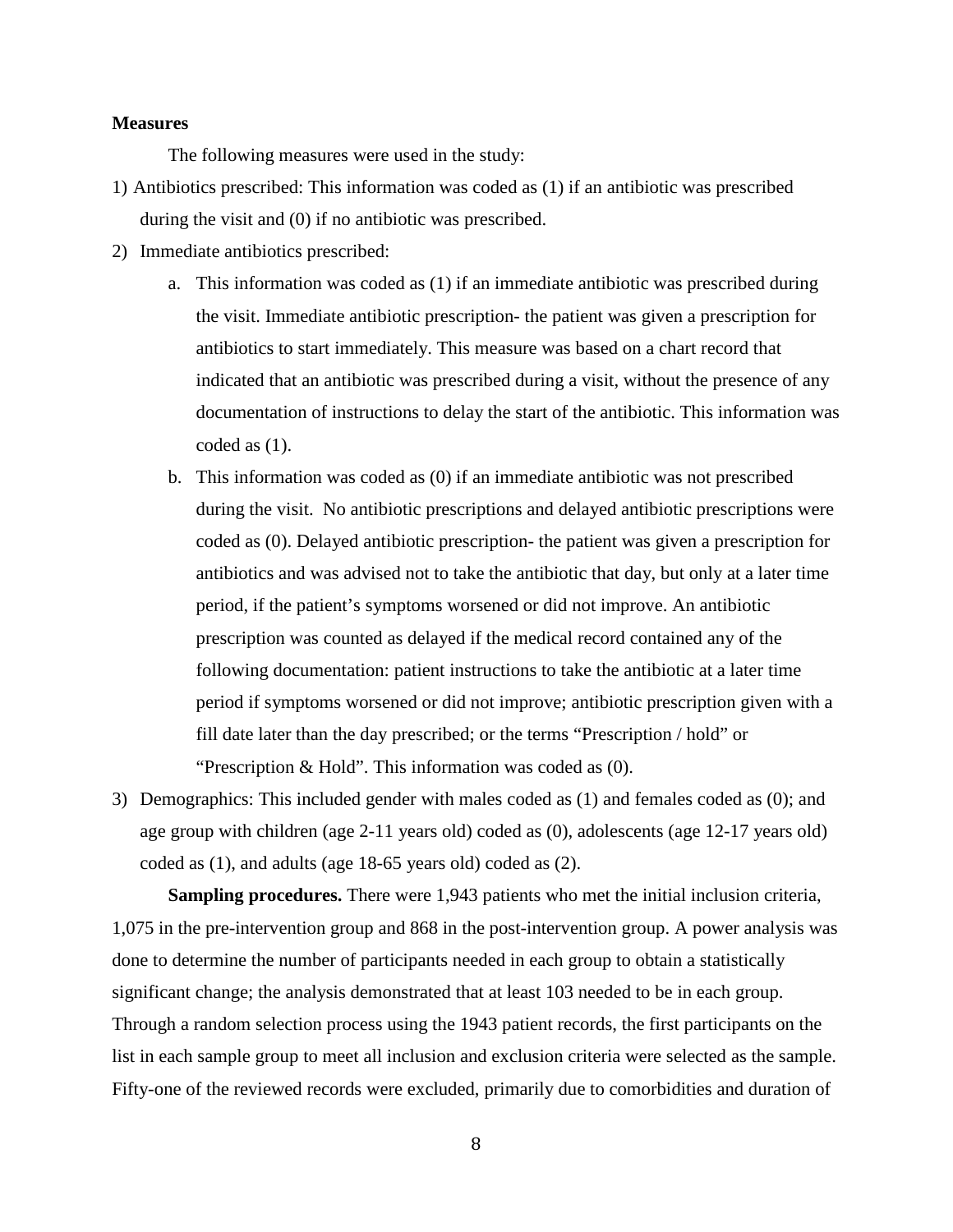illness of 10 days or longer, making them potentially at higher risk for complications and appropriate candidates for possible antibiotic treatment, per NICE (2008) CPG. Data were collected on a total of 207 participants, 103 in the pre- and 104 in the post- intervention groups.

**Data analysis.** Data were analyzed using IBM SPSS Statistics for Windows, version 23. Descriptive statistics were utilized to examine the demographics of the participants. A chi-square test was used to determine if there were significant changes in immediate and total antibiotic prescribing, over time, between the pre-intervention and post-intervention group. A chi-square test was also used to determine whether there was an association between participant gender and antibiotic prescribing. The Mann-Whitney U test was used to determine if there was an association between age and whether an antibiotic was prescribed, in the total sample and within each group. An alpha level of .05 was used for all statistical tests.

#### **Results**

#### <span id="page-13-0"></span>**Participant Demographics**

The 207 participants were comprised of 138 females and 69 males (see Figure 1). Of the participants, 79% (n=164) were adults, age 18-65. Adolescents, age 11-17, comprised 14.5%  $(n=30)$  of the participants, and children, age 2-11, comprised the remaining 6.3% (n=13). There was no difference in age  $(p = .24)$  or gender  $(p = .92)$  between the two groups (see Figure 2). A chi-square test was used to determine if there was an association between antibiotic prescribing and gender. No difference was found in relation to the gender of participants and antibiotic prescribing rate in the pre-intervention group ( $p = .95$ ), post-intervention group ( $p = .38$ ), or overall ( $p = .62$ ). A Mann-Whitney U test was used to determine if there was an association between antibiotic prescribing and age. There was a significant difference in antibiotic prescribing between age groups in the pre-intervention group; patients in the oldest age group, age 18-65, were significantly more likely to be prescribed an antibiotic  $(p = 0.012)$ . However, there was no significant difference in antibiotic prescribing between age groups in the post intervention group ( $p = 0.29$ ).

### **Antibiotics Prescribed**

In the pre-intervention group, 58 individuals were prescribed antibiotics, for an antibiotic prescription rate in RTI of 56.3% (58/103). In the post-intervention group, antibiotics were prescribed in 30 encounters, for an antibiotic prescription rate of 28.8% (30/104). A chi-square test of association was used to analyze the relationship between the number of antibiotics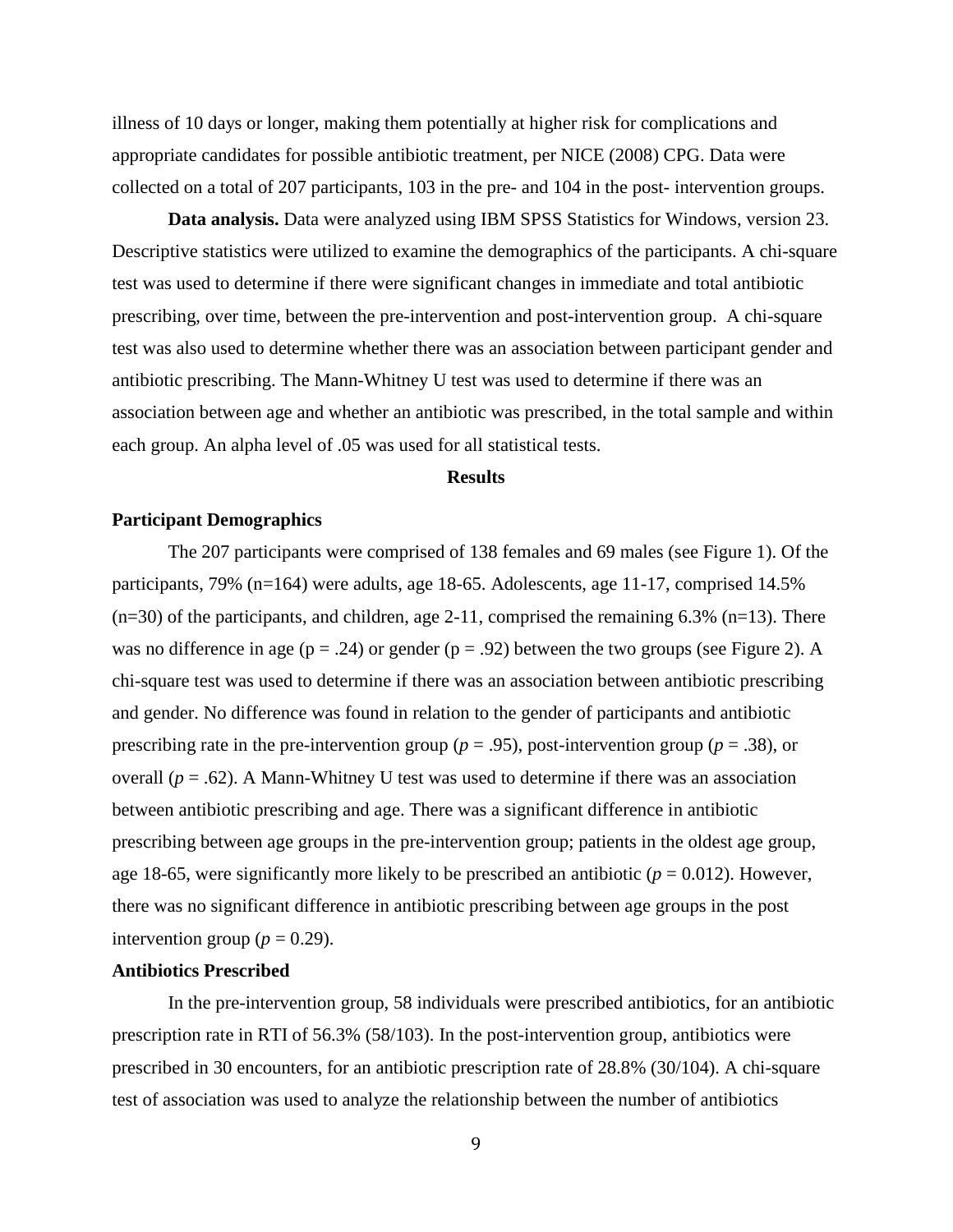prescribed in the pre- and post- intervention groups. There was a significant decrease in the number of antibiotics prescribed in the post-intervention group in comparison to the preintervention group ( $p < .001$ ).

#### **Immediate and Delayed Antibiotics Prescribed**

In 32 of the pre-intervention encounters, the antibiotic prescriptions given were immediate, for an immediate antibiotic prescribing rate of 31.1% (32/103). In the 104 postintervention group encounters, only 14 were given immediate antibiotic prescriptions, for an immediate antibiotic prescription rate of 13.5% (see Figure 3). A chi-square test of association was used to analyze the association between the number of immediate antibiotic prescriptions in the pre- and post- intervention groups. The number of immediate antibiotic prescriptions decreased significantly in the post-intervention group in comparison to the pre-intervention group ( $p < .05$ ). However, there was not a significant change in the number of delayed antibiotic prescriptions after implementation of the intervention  $(p = .08)$ .

### **Discussion**

<span id="page-14-0"></span>The number of immediate and total antibiotic prescriptions for RTIs decreased significantly after the implementation of the combination education initiative. Reduced use of antibiotics when not indicated is the ultimate goal. While delayed antibiotic prescriptions result in less antibiotic use than immediate prescriptions, not prescribing an antibiotic at all results in less antibiotic use than delayed prescriptions (Spurling et al., 2013). Since the overall goal for implementing the program was to reduce antibiotic use in patients with RTI, decreasing antibiotics overall is a step toward that overall goal. Immediate antibiotic prescription change was chosen at the outset of the program as the outcome measure, rather than overall antibiotics, because it was considered a more achievable goal in this patient population. Delayed antibiotic prescriptions was selected as a substitution while the patients became exposed to new knowledge and PCPs became more comfortable educating patients, until patients and PCPs became comfortable enough to utilize the no antibiotic strategy.

The number of delayed antibiotic prescriptions did not change significantly, which indicates that delayed antibiotic prescriptions were not frequently used as a substitution for immediate antibiotics in the post-intervention period. This was an unexpected finding. Although immediate antibiotic prescriptions decreased significantly, there is still room for improvement. Much of the literature focuses on the impact of interventions on improving antibiotic prescribing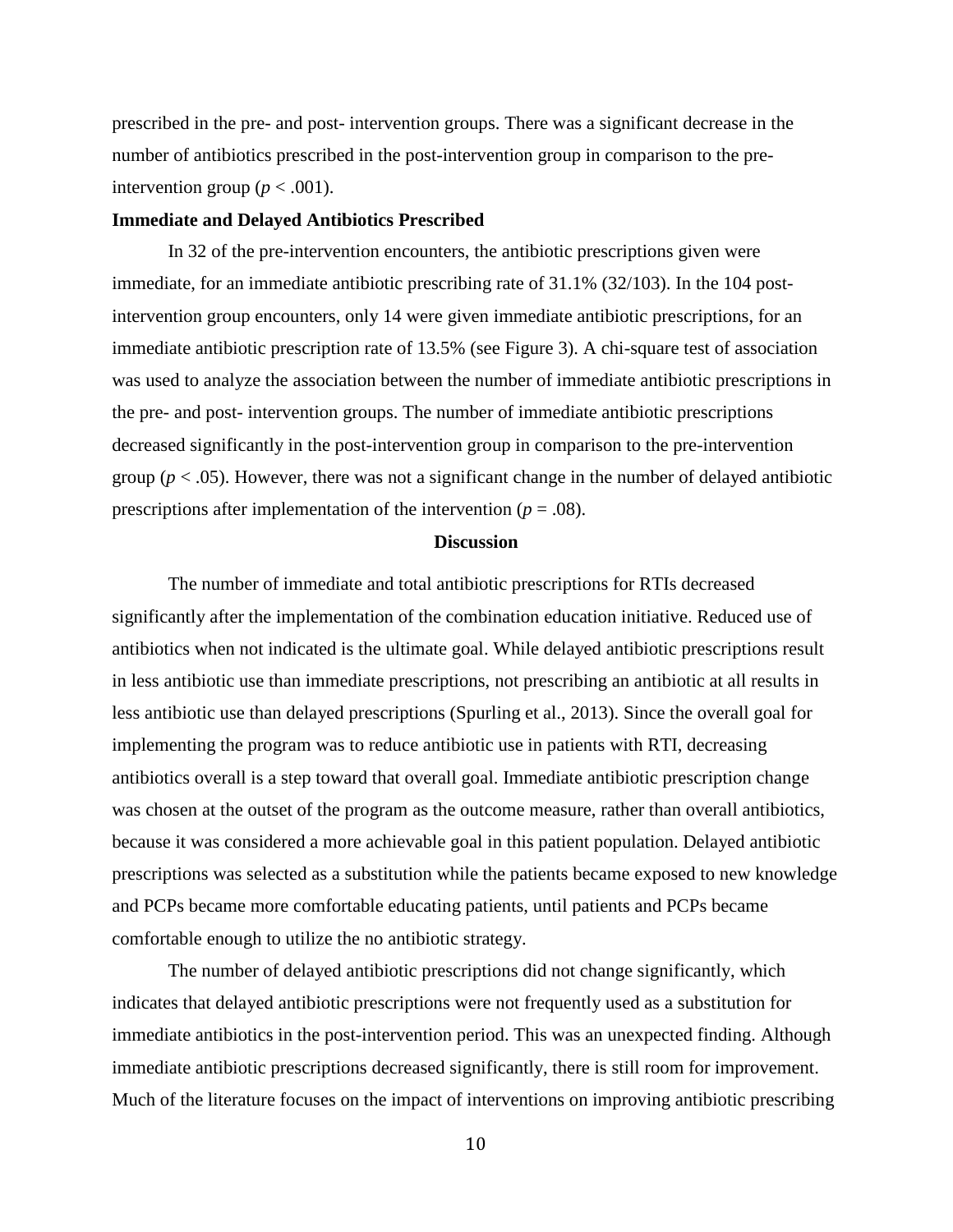and/or guideline adherence. There is minimal information in the literature about the impact of an educational program on the outcome of immediate or delayed antibiotic prescription. Delayed antibiotic prescriptions have been utilized as a method to decrease antibiotic prescriptions and have been included in studies as actions of guideline adherence (Arnold & Straus, 2005; Kenealy & Arroll, 2013).

Rural populations, particularly those with low socioeconomic status, tend to have low antibiotic knowledge and high antibiotic use (Hwang, 2015). Educational programs have been shown to decrease antibiotic use in RTI; however, there is a gap in the literature regarding implementation of these programs in rural populations. Knowing that rural populations have specific cultural and community needs related to health beliefs (Campo et al., 2008), implementing educational programs in other rural settings may not result in generalizable findings. However, this study demonstrates that a combined patient and provider education program, tailored to the needs of the rural population, can produce improvements in antibiotic prescribing like those demonstrated in other populations.

As noted earlier, PCPs listed concerns about patient satisfaction and retention as reasons for prescribing antibiotics for RTIs. Additionally, with the implementation of value-based purchasing, PCPs and organizations may resist antibiotic stewardship initiatives out of concern that they may decrease patient satisfaction. The findings of this study may help overcome some of the initial resistance to antibiotic stewardship initiatives and increase support for them.

The overuse of antibiotics in RTI, perpetuated by the cycle of patient demand and PCP prescribing, may seem challenging. Yet, the results of this study support those of others (Bont et al., 2015; Meeker et al., 2014; Regev-Yochay et al., 2011; Spurling et al., 2013; Vodicka et al., 2013), that educational interventions with providers and patients can result in change, and reductions in antibiotic prescribing for RTIs can be achieved.

#### **Limitations**

This intervention was conducted in only one clinic. Furthermore, only the "walk-in" area of that clinic was involved, not the entire clinic. Because of the retrospective design of the study based on existing medical records, the number of variables for analysis were limited. Moreover, by measuring only two time-points, the sustainability of the effect of the program cannot be demonstrated. There may have been unforeseen factors occurring in the clinic setting or in the community that could have impacted the outcome of this study. Additionally, the intervention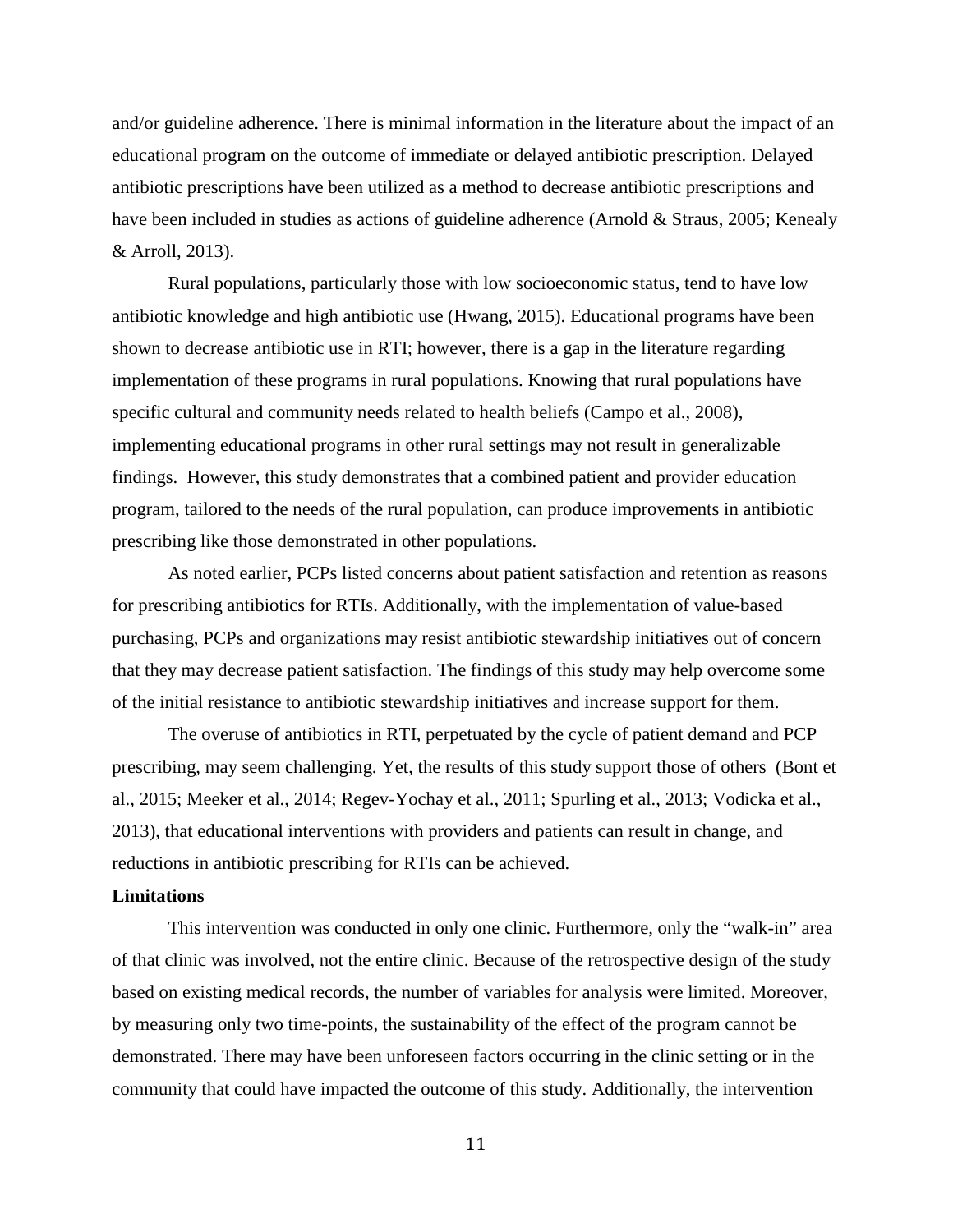was not implemented in the PC portion of the clinic, which may limit the transferability of the intervention to be successful only in similar "walk-in" type settings. Only two providers were involved, which is a very small sample. The providers who participated did so voluntarily, as they had noticed a problem and wanted a change. Providers who voluntarily opt to become involved in a study of this nature may be those who are willing to attempt changes in prescribing habits more readily than other providers. This may also limit the generalizability of the study findings.

#### **Recommendations for Clinical Practice and Future Study**

<span id="page-16-0"></span>Antibiotic prescribing can be changed through very simple interventions, even in settings and populations where the cycle of antibiotic overuse, patient demand, and provider prescribing seems impossible to break. Educational interventions, when tailored to the needs of the population, can produce positive changes in rural settings. Small, low-cost, simple to implement educational interventions do work. Hanging posters from the CDC's "Get Smart: Know When Antibiotics Work" campaign in patient exam rooms can be the simple step that begins this change by passively exposing patients to this knowledge. Patient handouts that are specific to the patient population can be very effective in providing education, giving reassurance, answering frequently asked questions, guiding supportive care, and advising about return visits. Delayed antibiotic prescribing can be used as a progressive step toward decreasing antibiotic prescriptions until providers and patients are both more comfortable with no antibiotic prescriptions.

Further research on the impact of an educational program on these outcomes may be beneficial, as well as on factors associated with uptake of or resistance to using delayed antibiotic prescriptions in substitution for immediate antibiotic prescriptions. In practices such as this one, where educational programs have shown some improvement, it could be beneficial to explore the reasons why delayed antibiotic prescriptions did not change significantly. Knowing the influential factors that persist after the implementation of evidence-based practice educational programs could help target more successful interventions for future programs.

Follow up studies would be beneficial to determine if the improvements in antibiotic prescribing are sustained, and if continued replication results in successful dissemination throughout the entire office. Additionally, further exploration of whether this project had any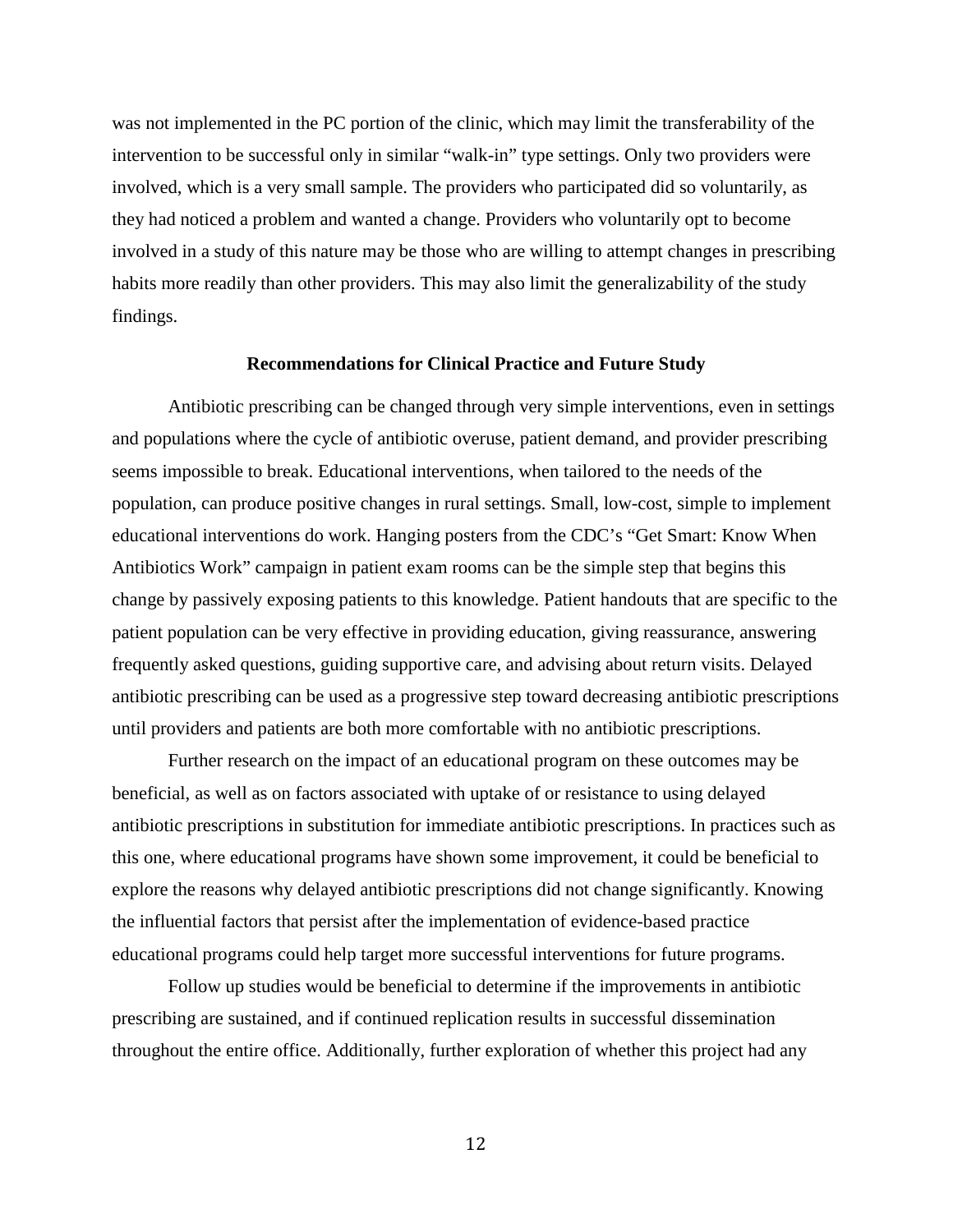impact on re-consultation rates, or the frequency with which patients returned for additional visits for the same or similar illnesses, and patient satisfaction scores would be beneficial.

After finding that the results of our study support the findings of other studies, a new question has moved to the forefront. If we know what works, why are we not implementing this in practice? The question is, with the knowledge that patient and provider educational programs are successful in improving the problem of antibiotic overprescribing, why are these educational programs not more widely implemented? What are the barriers to implementation and how can they be overcome? Further research in this direction would be beneficial to achieve more implementation, now that success is fairly established but provider buy-in remains limited.

### **Conclusion**

<span id="page-17-0"></span>Although information on the dangers of antibiotics is widely published and prescribers are continually urged to prescribe antibiotics judiciously, this study illustrates the complexity of the issue and the continued need for improvement. Statistically significant reductions in immediate antibiotic and overall antibiotic prescriptions were observed. Changing antibiotic prescribing involves altering the beliefs and behavior of patients and providers, which can seem daunting and unachievable. The importance of these study results is that they demonstrate to practitioners that changes in antibiotic prescribing are possible, through educational interventions, even in settings that may seem challenging due to patient knowledge and established provider prescribing patterns. Simple, educational interventions, such as posters, patient handouts, and delayed antibiotic prescriptions can make a difference. For practitioners, the key is to be reminded that antibiotic stewardship is possible and to take that first step toward making a change. Hence, this study's findings can be used as a source to change PCP practice and to develop interventions to further promote antibiotic stewardship.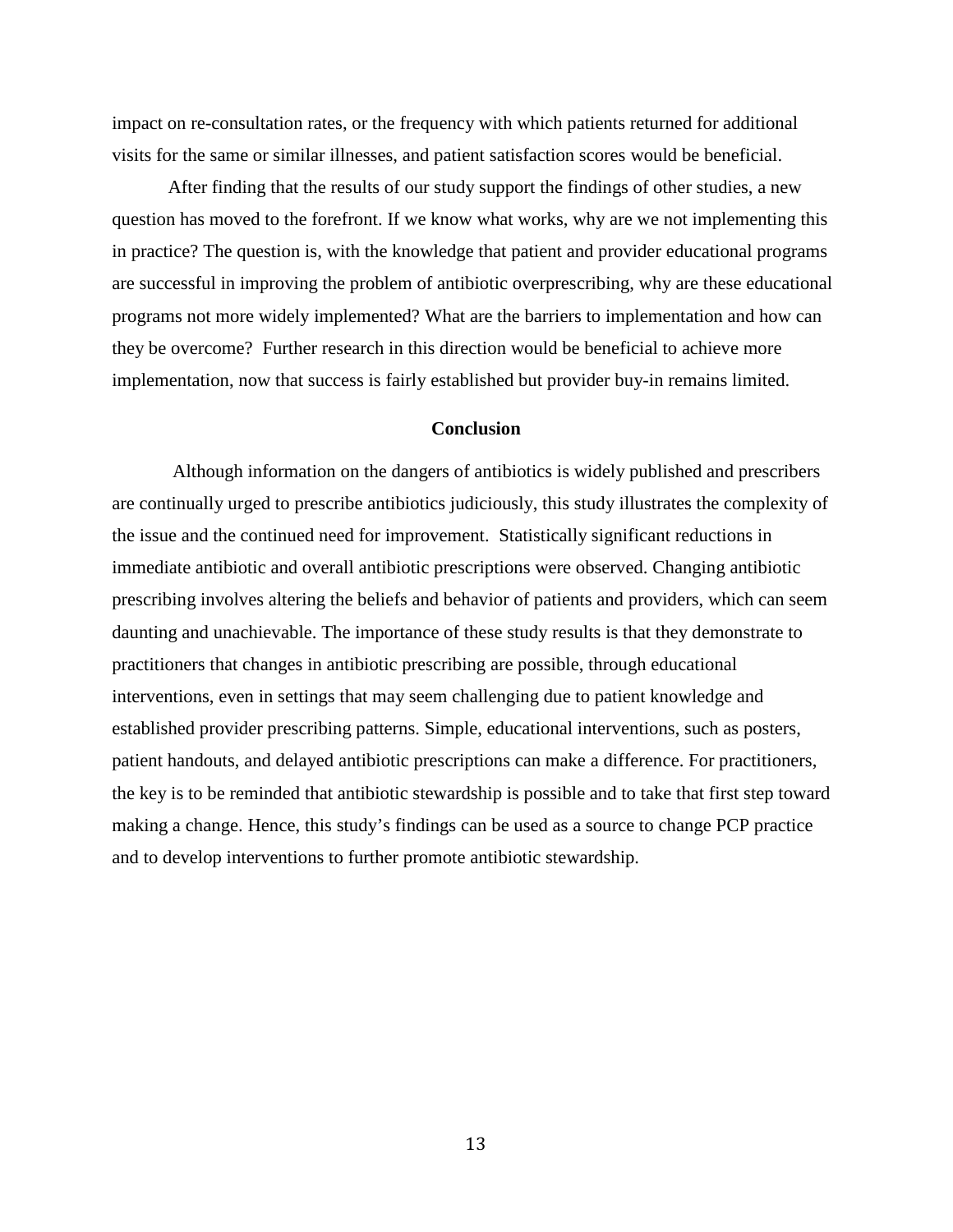# Appendix A

<span id="page-18-0"></span>



Figure 1. Gender Distribution of Participants by Group (in Percentage)

Figure 1. Gender distribution of participants by group (in percentage).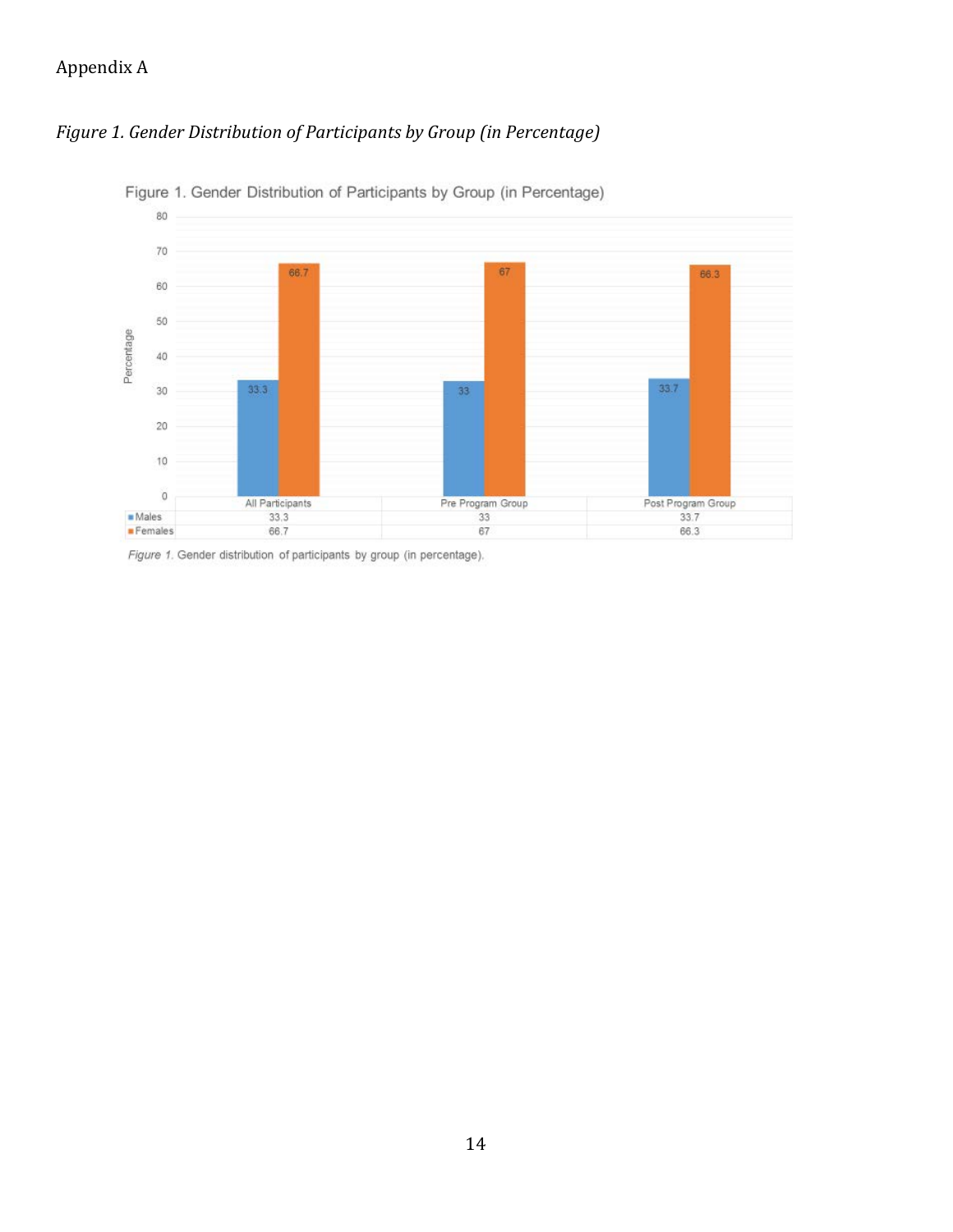# Appendix B

# <span id="page-19-0"></span>*Figure 2. Participant Age Breakdown by Group (in Percentage)*



<span id="page-19-1"></span>Figure 2. Participant Age Breakdown by Group (in Percentage)

Figure 2. Participant age breakdown by group (in percentage)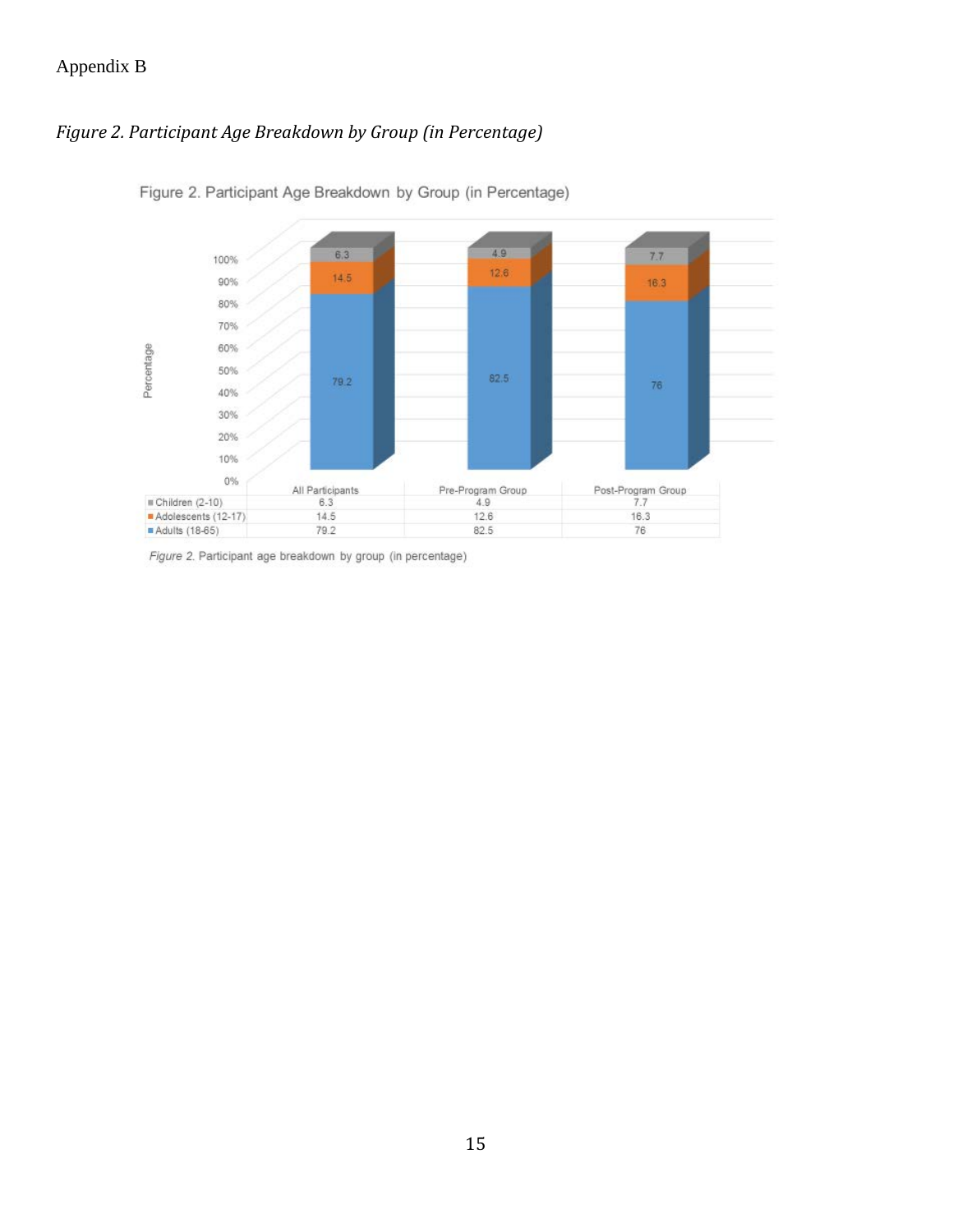# Appendix C

# *Figure 3. Antibiotic Prescriptions by Type per Group*



Figure 3. Antibiotic Prescriptions by Type per Group

Figure 3. Antibiotic prescriptions by type per group.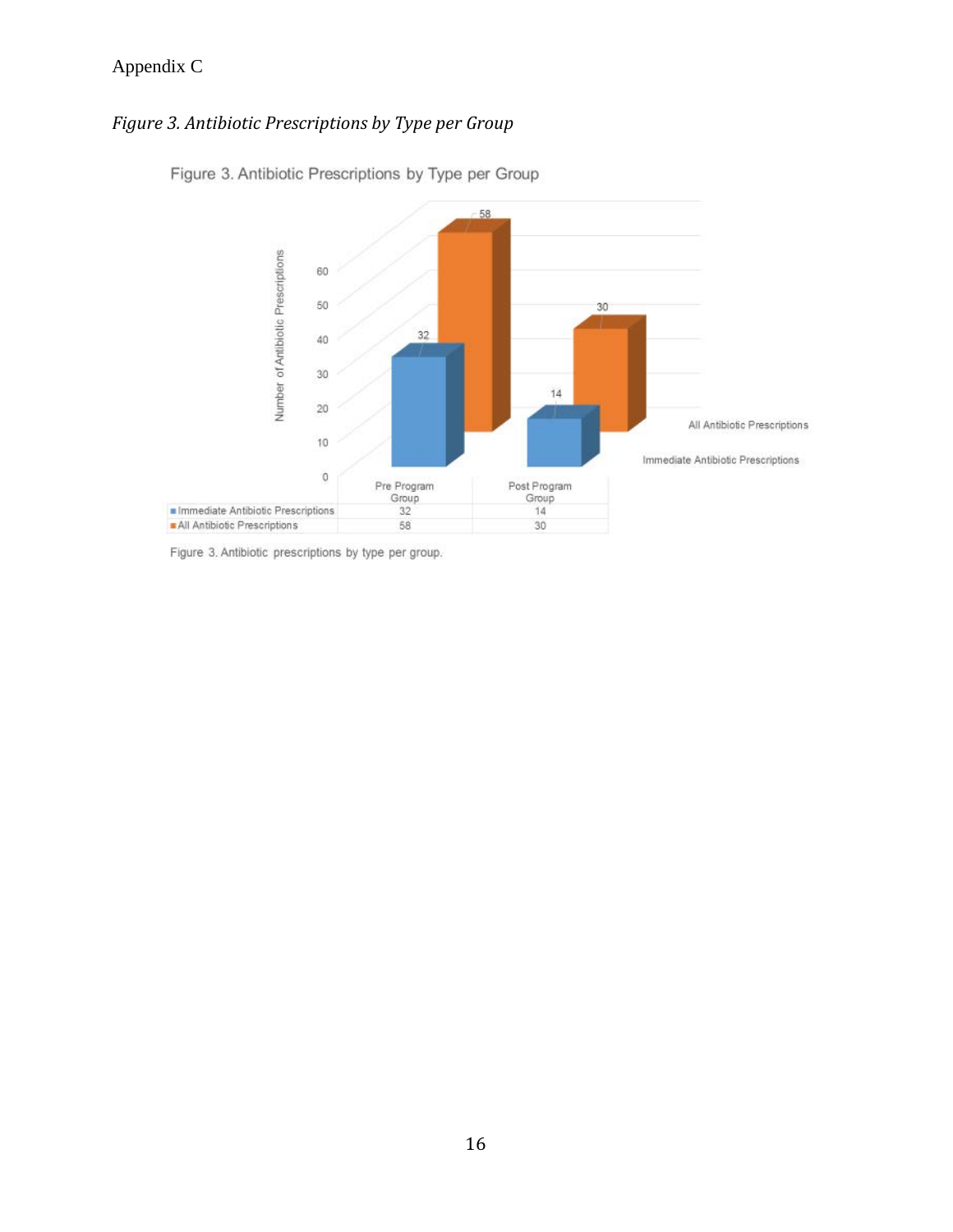#### Bibliography

- <span id="page-21-0"></span>Altiner, A., Brockmann, S., Sielk, M., Wilm, S., Wegscheider, K., & Abholz, H. H. (2007). Reducing antibiotic prescriptions for acute cough by motivating GPs to change their attitudes to communication and empowering patients: a cluster-randomized intervention study. *J Antimicrob Chemother, 60*(3), 638-644. doi:10.1093/jac/dkm254
- Arnold, S. R., & Straus, S. E. (2005). Interventions to improve antibiotic prescribing practices in ambulatory care. *Cochrane Database Syst Rev*(4), CD003539. doi:10.1002/14651858.CD003539.pub2
- Bont, E. G. P. M. d., Alink, M., Falkenberg, F. C. J., Dinant, G.-J., & Cals, J. W. L. (2015). Patient information leaflets to reduce antibiotic use and reconsultation rates in general practice: a systematic review. doi:10.1136/bmjopen-2015-007612
- Campo, S., Askelson, N. M., Routsong, T., Graaf, L. J., Losch, M., & Smith, H. (2008). The Green Acres Effect: The Need for a New Colorectal Cancer Screening Campaign Tailored to Rural Audiences. *Health Education & Behavior, 35*(6), 749-762. doi:10.1177/1090198108320358
- Centers for Disease Control and Prevention. (2013). Antibiotic Resistance Threats in the United States, 2013.
- Centers for Disease Control and Prevention. (2015a). Antibiotic Resistance Solutions Initiative. Retrieved from<http://www.cdc.gov/drugresistance/solutions-initiative/>
- Centers for Disease Control and Prevention. (2015b). Antibiotic/Antimicrobial Resistance | CDC. Retrieved from<http://www.cdc.gov/drugresistance/about.html>
- Centers for Disease Control and Prevention. (2015c, November 12, 2015). Get Smart About Antibiotics | Print Materials for Parents of Young Children | CDC. Retrieved from [http://www.cdc.gov/getsmart/community/materials-references/print-materials/parents](http://www.cdc.gov/getsmart/community/materials-references/print-materials/parents-young-children/index.html)[young-children/index.html](http://www.cdc.gov/getsmart/community/materials-references/print-materials/parents-young-children/index.html)
- Centers for Disease Control and Prevention. (2016). Community antibiotic prescriptions per 1,000 population by state- 2014. Retrieved from [http://www.cdc.gov/getsmart/community/images/programs-measurement/usmap-](http://www.cdc.gov/getsmart/community/images/programs-measurement/usmap-2014.jpg)[2014.jpg](http://www.cdc.gov/getsmart/community/images/programs-measurement/usmap-2014.jpg)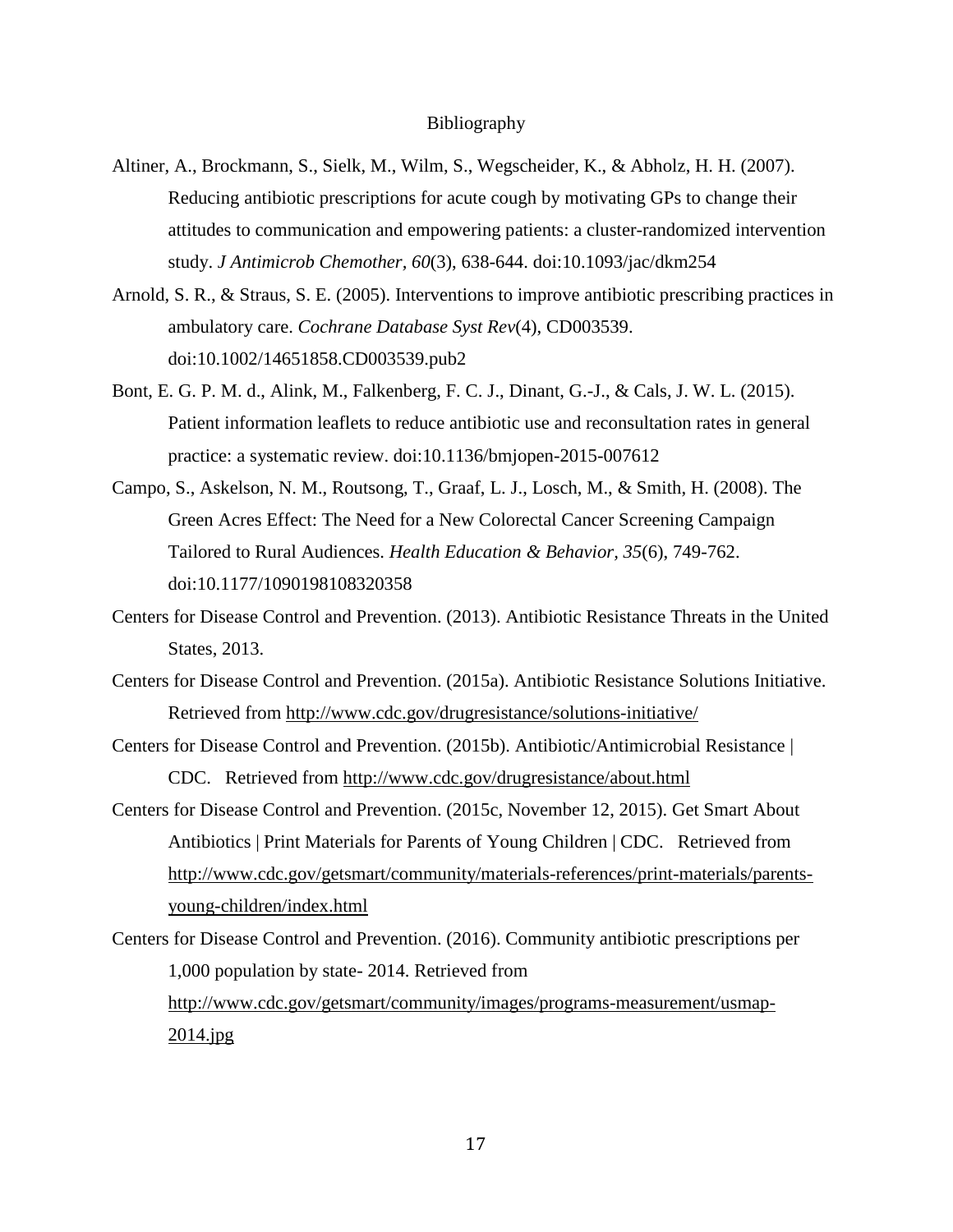- Dempsey, P. P., Businger, A. C., Whaley, L. E., Gagne, J. J., & Linder, J. A. (2014). Primary care clinicians' perceptions about antibiotic prescribing for acute bronchitis: a qualitative study. *BMC Fam Pract, 15*(1), 1.
- Filipetto, F. A., Modi, D. S., Weiss, L. B., & Ciervo, C. A. (2008). Patient knowledge and perception of upper respiratory infections, antibiotic indications and resistance. *Patient Prefer Adherence, 2*(2), 35-39.
- Gonzales, R., Steiner, J. F., Lum, A., & Barrett, P. H., Jr. (1999). Decreasing antibiotic use in ambulatory practice: impact of a multidimensional intervention on the treatment of uncomplicated acute bronchitis in adults. *JAMA, 281*(16), 1512-1519.
- Hicks, L. A., Bartoces, M. G., Roberts, R. M., Suda, K. J., Hunkler, R. J., Taylor, T. H., Jr., & Schrag, S. J. (2015). US outpatient antibiotic prescribing variation according to geography, patient population, and provider specialty in 2011. *Clin Infect Dis, 60*(9), 1308-1316. doi:10.1093/cid/civ076
- Hwang, T. J., Gibbs, K. A., Podolsky, S. H., & Linder, J. A. . (2015). Antimicrobial stewardship and public knowledge of antibiotics. *Lancet Infectious Diseases, 15*(9), 1000-1001.
- Joint Commission. (2016). *Proceedings from the National Summit on Overuse*. Retrieved from [http://www.jointcommission.org/overuse\\_summit/](http://www.jointcommission.org/overuse_summit/)
- Kenealy, T., & Arroll, B. (2013). Antibiotics for the common cold and acute purulent rhinitis. *Cochrane Database Syst Rev, 6*, CD000247. doi:10.1002/14651858.CD000247.pub3
- Linder, J. A., Singer, D. E., & Stafford, R. S. (2003). Association between antibiotic prescribing and visit duration in adults with upper respiratory tract infections. *Clin Ther, 25*(9), 2419- 2430.
- Llor, C., & Bjerrum, L. (2014). Antimicrobial resistance: risk associated with antibiotic overuse and initiatives to reduce the problem. *Ther Adv Drug Saf, 5*(6), 229-241. doi:10.1177/2042098614554919
- Lopez-Vazquez, P., Vazquez-Lago, J. M., & Figueiras, A. (2012). Misprescription of antibiotics in primary care: a critical systematic review of its determinants. *Journal of Evaluation in Clinical Practice, 18*(2), 473-484. doi:10.1111/j.1365-2753.2010.01610.x
- Matthys, J. (2013). Expectations for consultations and antibiotics for respiratory tract infection in primary care: the RTI clinical iceberg--comment. *The British journal of general practice*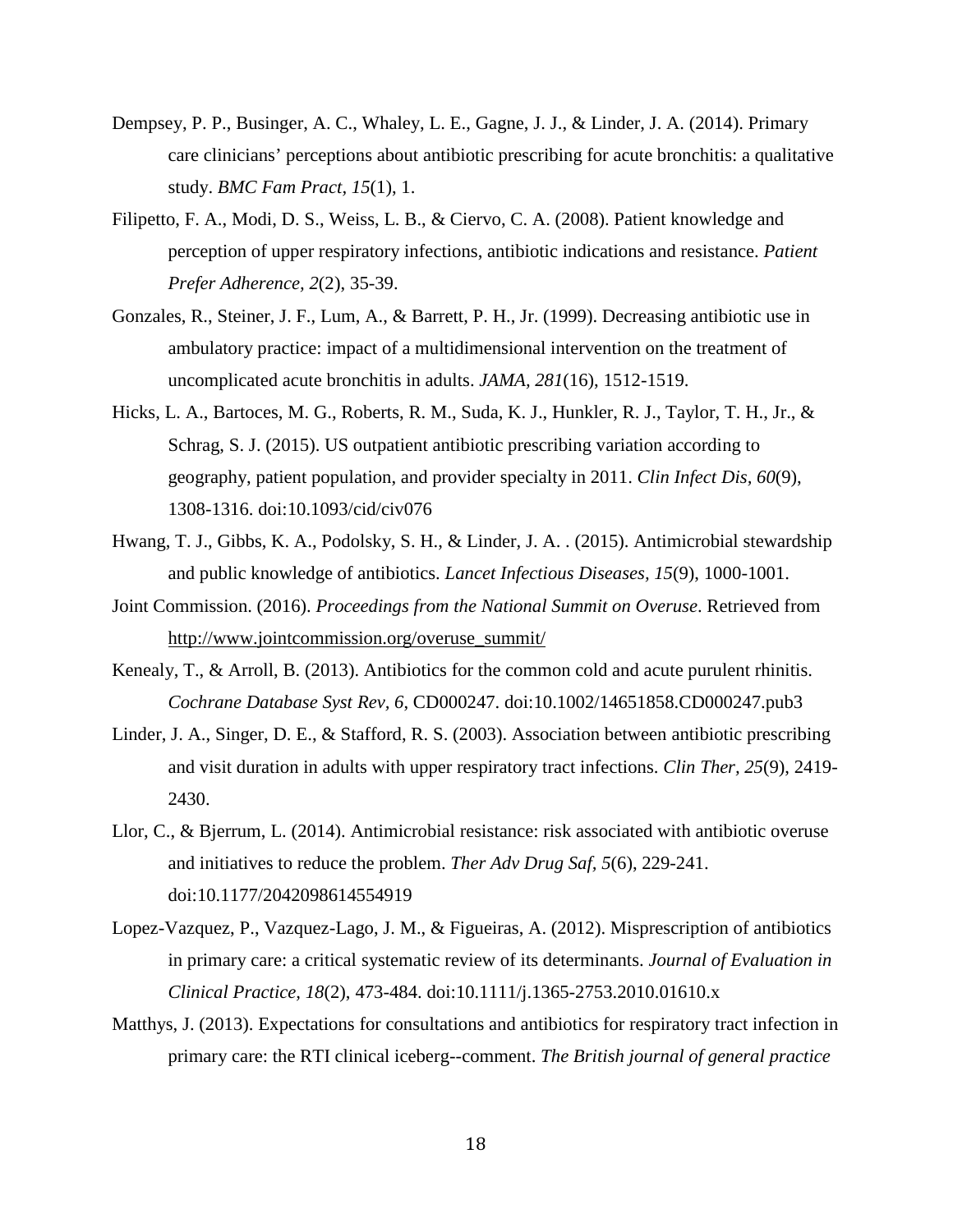*: the journal of the Royal College of General Practitioners, 63*(614), 462. doi:10.3399/bjgp13X671533

- Meeker, D., Knight, T. K., Friedberg, M. W., Linder, J. A., Goldstein, N. J., Fox, C. R., . . . Doctor, J. N. (2014). Nudging guideline-concordant antibiotic prescribing: a randomized clinical trial. *JAMA Intern Med, 174*(3), 425-431. doi:10.1001/jamainternmed.2013.14191
- Morgan, K., & Hart, A. M. (2009). Families in Rural Settings: Values Regarding Acute Respiratory Infections. *Families, Systems, & Health, 27*(1), 85-97. doi:10.1037/a0014754
- National Guideline Clearinghouse. (2008). Respiratory tract infections antibiotic prescribing. Prescribing of antibiotics for self-limiting respiratory tract infections in adults and children in primary care. (9/11/2015).
- National Institute for Health and Clinical Excellence. (2008). *Respiratory Tract Infections - Antibiotic Prescribing: Prescribing of Antibiotics for Self-Limiting Respiratory Tract Infections in Adults and Children in Primary Care (Clinical Guideline 69)*.
- Ranji, S. R., Steinman, M. A., Shojania, K. G., & Gonzales, R. (2008). Interventions to reduce unnecessary antibiotic prescribing: a systematic review and quantitative analysis. *Med Care, 46*(8), 847-862. doi:10.1097/MLR.0b013e318178eabd
- Regev-Yochay, G., Raz, M., Dagan, R., Roizin, H., Morag, B., Hetman, S., . . . Rubinstein, E. (2011). Reduction in antibiotic use following a cluster randomized controlled multifaceted intervention: the Israeli judicious antibiotic prescription study. *Clin Infect Dis, 53*(1), 33-41. doi:10.1093/cid/cir272
- Rogers, E. M. (2010). *Diffusion of innovations*: Simon and Schuster.
- Spurling, G. K., Del Mar, C. B., Dooley, L., Foxlee, R., & Farley, R. (2013). Delayed antibiotics for respiratory infections. *Cochrane Database Syst Rev, 4*, CD004417. doi:10.1002/14651858.CD004417.pub4
- The White House. (2015). National action plan for combating antibiotic resistant bacteria. Retrieved from [http://www.cdc.gov/drugresistance/federal-engagement-in](http://www.cdc.gov/drugresistance/federal-engagement-in-ar/index.html#tabs-835289-2)[ar/index.html#tabs-835289-2](http://www.cdc.gov/drugresistance/federal-engagement-in-ar/index.html#tabs-835289-2)
- Tonkin-Crine, S., Yardley, L., & Little, P. (2011). Antibiotic prescribing for acute respiratory tract infections in primary care: a systematic review and meta-ethnography. *Journal of Antimicrobial Chemotherapy*, dkr279.